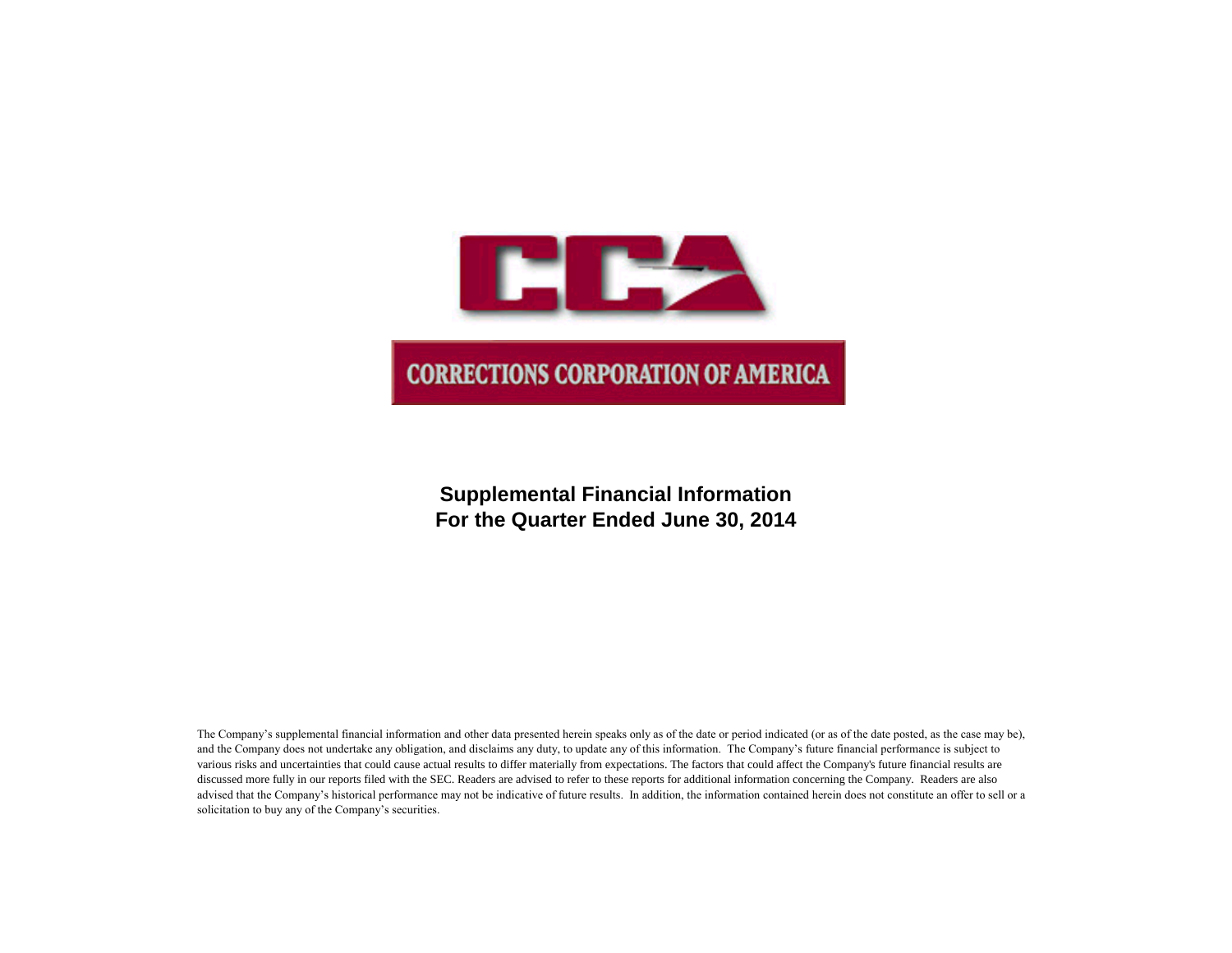# **CORRECTIONS CORPORATION OF AMERICA**

**Supplemental Financial Information For the Quarter Ended June 30, 2014**

# **TABLE OF CONTENTS**

| Financial Highlights & 2014 Guidance Summary <b>Example 2014</b> 1                                                                                                                                                             |  |
|--------------------------------------------------------------------------------------------------------------------------------------------------------------------------------------------------------------------------------|--|
| Consolidated Balance Sheets 2                                                                                                                                                                                                  |  |
| Consolidated Statements of Operations <b>Consolidated Statements</b> 3                                                                                                                                                         |  |
| Reconciliation of Basic to Diluted Earnings Per Share <b>Constanting According to A</b>                                                                                                                                        |  |
| Calculation of Adjusted Diluted Earnings Per Share <b>Calculation</b> of Adjusted Diluted Earnings Per Share                                                                                                                   |  |
| Funds From Operations 6                                                                                                                                                                                                        |  |
| Selected Financial Information <b>Construction</b> 7                                                                                                                                                                           |  |
| Segmented Data 30 and 30 and 30 and 30 and 30 and 30 and 30 and 30 and 30 and 30 and 30 and 30 and 30 and 30 and 30 and 30 and 30 and 30 and 30 and 30 and 30 and 30 and 30 and 30 and 30 and 30 and 30 and 30 and 30 and 30 a |  |
|                                                                                                                                                                                                                                |  |
|                                                                                                                                                                                                                                |  |
| Top Ten Partners 22                                                                                                                                                                                                            |  |
| Facility Portfolio 223 23                                                                                                                                                                                                      |  |
| Research Coverage / Credit Ratings <b>Construction</b> 19                                                                                                                                                                      |  |

Damon T. Hininger, President and Chief Executive Officer David M. Garfinkle, Chief Financial Officer 10 Burton Hills Boulevard Nashville, TN 37215 Tel.: (615) 263-3000 Fax: (615) 263-3010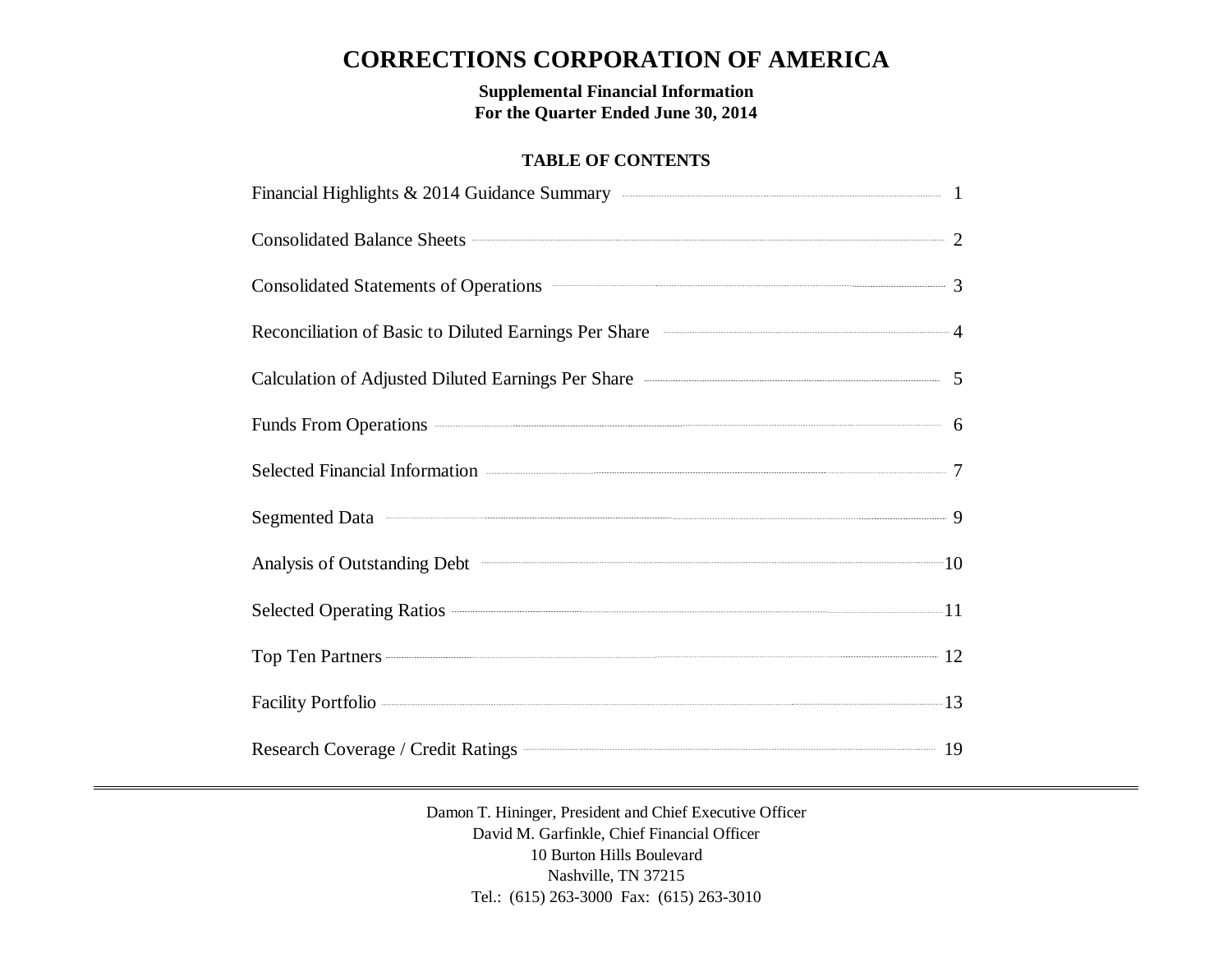### **FINANCIAL HIGHLIGHTS** (Unaudited and amounts in thousands, except per share amounts)

|                                                   |      | <b>For the Three Months Ended</b><br>June 30, |             |         | <b>For the Six Months Ended</b> |         |      |         |
|---------------------------------------------------|------|-----------------------------------------------|-------------|---------|---------------------------------|---------|------|---------|
|                                                   |      | 2014                                          |             | 2013    |                                 | 2014    | 2013 |         |
| <b>REVENUE:</b>                                   |      |                                               |             |         |                                 |         |      |         |
| Owned & controlled properties                     | \$   | 348,557                                       | \$          | 348,889 | \$                              | 687,726 | \$   | 690,663 |
| Managed only properties and other                 |      | 62,137                                        |             | 76,116  |                                 | 127,190 |      | 151,065 |
| Total revenue                                     |      | 410,694                                       |             | 425,005 |                                 | 814,916 |      | 841,728 |
| <b>NET OPERATING INCOME:</b>                      |      |                                               |             |         |                                 |         |      |         |
| Owned & controlled properties                     |      | 118,922                                       |             | 113,986 |                                 | 232,872 |      | 226,316 |
| Managed only properties and other                 |      | 4,162                                         |             | 7,018   |                                 | 7,054   |      | 13,189  |
| Total net operating income                        | \$.  | 123,084                                       | \$          | 121,004 | <sup>\$</sup>                   | 239,926 | \$   | 239,505 |
| <b>Adjusted Diluted EPS</b>                       | \$   | 0.49                                          | \$          | 0.52    | \$                              | 0.94    | \$   | 1.03    |
| Pro Forma Adjusted Diluted EPS <sup>(1)</sup>     | \$   | 0.49                                          | \$          | 0.49    | \$                              | 0.94    | \$   | 0.93    |
| <b>Normalized FFO Per Share</b>                   | \$   | 0.68                                          | \$          | 0.71    | \$                              | 1.30    | \$   | 1.40    |
| Pro Forma Normalized FFO Per Share <sup>(1)</sup> | \$   | 0.68                                          | \$          | 0.66    | \$                              | 1.30    | \$   | 1.28    |
| <b>AFFO Per Share</b>                             | \$   | 0.68                                          | \$          | 0.71    | \$                              | 1.26    | \$   | 1.40    |
| Pro Forma AFFO Per Share <sup>(1)</sup>           | \$   | 0.68                                          | $\mathbf S$ | 0.66    | \$                              | 1.26    | \$   | 1.27    |
| <b>Debt Leverage</b>                              | 3.1x |                                               | 3.0x        |         | 3.2x                            |         |      | 3.0x    |
| <b>Fixed Charge Coverage Ratio</b>                | 9.2x |                                               | 8.3x        |         | 9.0x                            |         |      | 8.1x    |
| (1) See Note 1 on page 5.                         |      |                                               |             |         |                                 |         |      |         |

### **2014 GUIDANCE SUMMARY**

|                                            | O3 2014 |         |    |                 | <b>Full Year 2014</b> |          |         |  |
|--------------------------------------------|---------|---------|----|-----------------|-----------------------|----------|---------|--|
|                                            |         | Low-End |    | <b>High-End</b> | Low-End               | High-End |         |  |
| <b>Adjusted Diluted EPS</b>                | \$      | 0.46    | \$ | 0.48            | \$<br>1.87            | \$       | 1.93    |  |
| <b>Normalized FFO Per Share</b>            | \$      | 0.64    | \$ | 0.65            | \$<br>2.59            | \$       | 2.65    |  |
| <b>AFFO Per Share</b>                      | \$      | 0.61    | \$ | 0.63            | \$<br>2.53            | \$       | 2.58    |  |
| <b>Weighted Average Shares Outstanding</b> |         | 117.750 |    | 117.750         | 118,000               |          | 118,000 |  |
| <b>Capital Expenditures</b>                |         |         |    |                 |                       |          |         |  |
| Prison construction & land acquisitions    |         |         |    |                 | \$<br>100.0           | \$       | 110.0   |  |
| Maintenance on real estate assets          |         |         |    |                 | 25.0                  |          | 25.0    |  |
| Information technology and other assets    |         |         |    |                 | 25.0                  |          | 30.0    |  |
| Total capital expenditures                 |         |         |    |                 | 150.0                 | S        | 165.0   |  |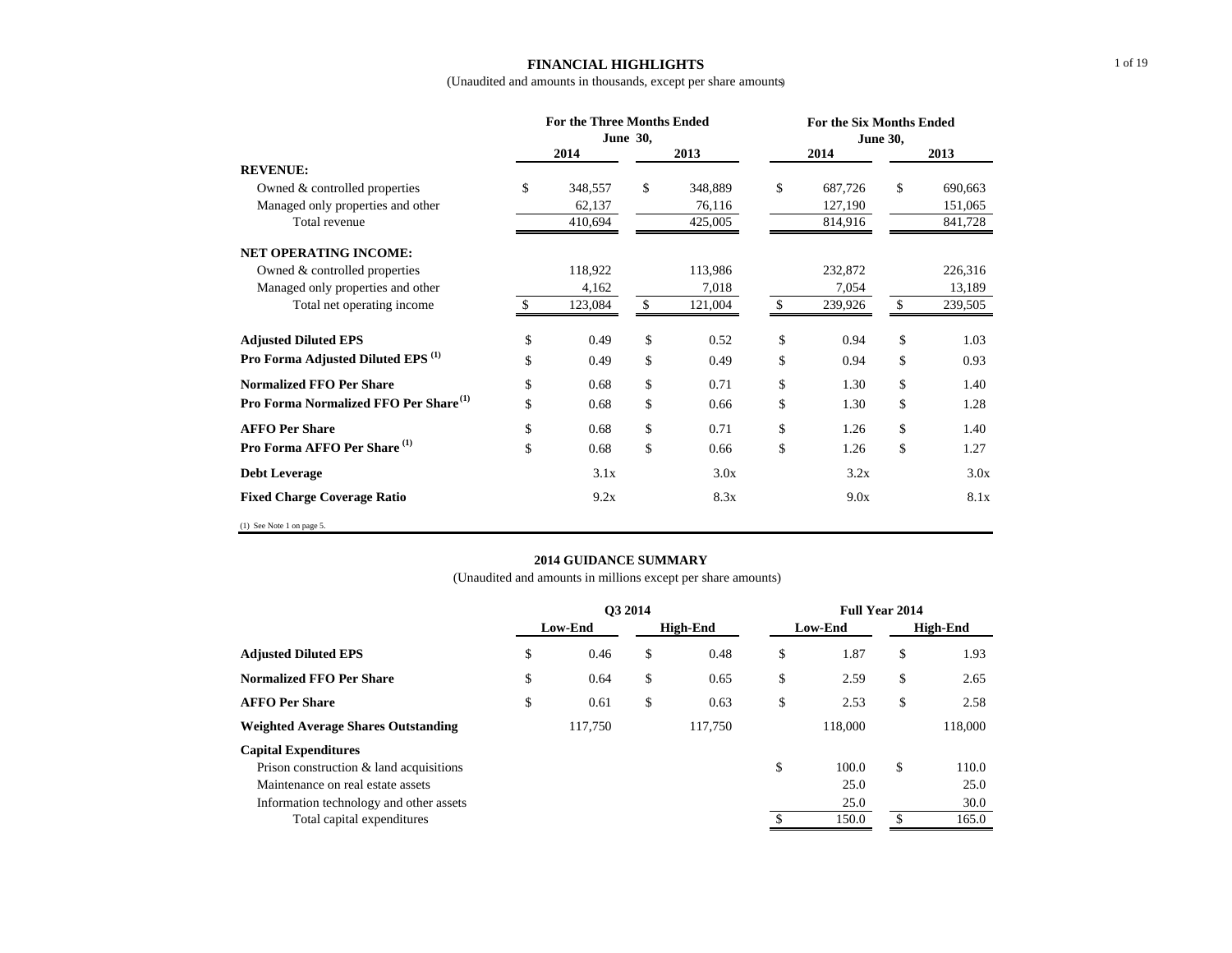### **CONSOLIDATED BALANCE SHEETS**

| <b>ASSETS</b>                               |    | <b>June 30,</b><br>2014 |                          | March 31,<br>2014 |                          | December 31,<br>2013 |                          | September 30,<br>2013 |                 | <b>June 30,</b><br>2013 |
|---------------------------------------------|----|-------------------------|--------------------------|-------------------|--------------------------|----------------------|--------------------------|-----------------------|-----------------|-------------------------|
| Cash and cash equivalents                   | \$ | 46,615                  | $\overline{\mathcal{S}}$ | 52,681            | $\overline{\mathcal{S}}$ | 77,919               | $\overline{\mathcal{S}}$ | 70,223                | $\overline{\$}$ | 37,875                  |
| Accounts receivable, net of allowance       |    | 246,894                 |                          | 239,300           |                          | 244,957              |                          | 220,104               |                 | 233,470                 |
| Current deferred tax assets                 |    | 6,351                   |                          | 7,809             |                          | 9,241                |                          | 5,174                 |                 | 5,416                   |
| Prepaid expenses and other current assets   |    | 29,007                  |                          | 18,726            |                          | 20,617               |                          | 27,779                |                 | 28,969                  |
| Total current assets                        |    | 328,867                 |                          | 318,516           |                          | 352,734              |                          | 323,280               |                 | 305,730                 |
| Property and equipment, net                 |    | 2,538,996               |                          | 2,543,470         |                          | 2,546,613            |                          | 2,546,904             |                 | 2,538,825               |
| Restricted cash                             |    | 2,607                   |                          | 5,590             |                          | 5,589                |                          | 5,835                 |                 | 5,673                   |
| Investment in direct financing lease        |    | 4,382                   |                          | 4,936             |                          | 5,473                |                          | 5,994                 |                 | 6,500                   |
| Goodwill                                    |    | 16,110                  |                          | 16,110            |                          | 16,110               |                          | 17,229                |                 | 11,158                  |
| Non-current deferred tax assets             |    | 5,875                   |                          | 5,505             |                          | 3,078                |                          | 2,959                 |                 | 9,035                   |
| Other assets                                |    | 76,657                  |                          | 75,131            |                          | 77,828               |                          | 65,981                |                 | 40,239                  |
| <b>Total assets</b>                         |    | 2,973,494               | \$.                      | 2,969,258         | \$.                      | 3,007,425            | \$.                      | 2,968,182             | \$              | 2,917,160               |
| <b>LIABILITIES AND STOCKHOLDERS' EQUITY</b> |    |                         |                          |                   |                          |                      |                          |                       |                 |                         |
| Accounts payable and accrued expenses       | \$ | 237,808                 | $\mathbb{S}$             | 227,429           | $\mathbb{S}$             | 253,163              | \$                       | 229,362               | \$              | 228,101                 |
| Income taxes payable                        |    | 676                     |                          | 1,859             |                          | 1,243                |                          | 964                   |                 | 652                     |
| Total current liabilities                   |    | 238,484                 |                          | 229,288           |                          | 254,406              |                          | 230,326               |                 | 228,753                 |
| Long-term debt, net of current portion      |    | 1,195,000               |                          | 1,195,000         |                          | 1,205,000            |                          | 1,185,000             |                 | 1,150,000               |
| Other liabilities                           |    | 40,380                  |                          | 45,954            |                          | 45,512               |                          | 45,908                |                 | 37,218                  |
| <b>Total liabilities</b>                    |    | 1,473,864               |                          | 1,470,242         |                          | 1,504,918            |                          | 1,461,234             |                 | 1,415,971               |
| Commitments and contingencies               |    |                         |                          |                   |                          |                      |                          |                       |                 |                         |
| Common stock - \$0.01 par value             |    | 1,164                   |                          | 1.163             |                          | 1,159                |                          | 1,158                 |                 | 1,154                   |
| Additional paid-in capital                  |    | 1,734,404               |                          | 1,729,807         |                          | 1,725,363            |                          | 1,721,497             |                 | 1,711,821               |
| Accumulated deficit                         |    | (235,938)               |                          | (231,954)         |                          | (224, 015)           |                          | (215,707)             |                 | (211,786)               |
| Total stockholders' equity                  |    | 1,499,630               |                          | 1,499,016         |                          | 1,502,507            |                          | 1,506,948             |                 | 1,501,189               |
| Total liabilities and stockholders' equity  | S. | 2,973,494               | \$                       | 2,969,258         | \$                       | 3,007,425            | \$                       | 2,968,182             | \$              | 2,917,160               |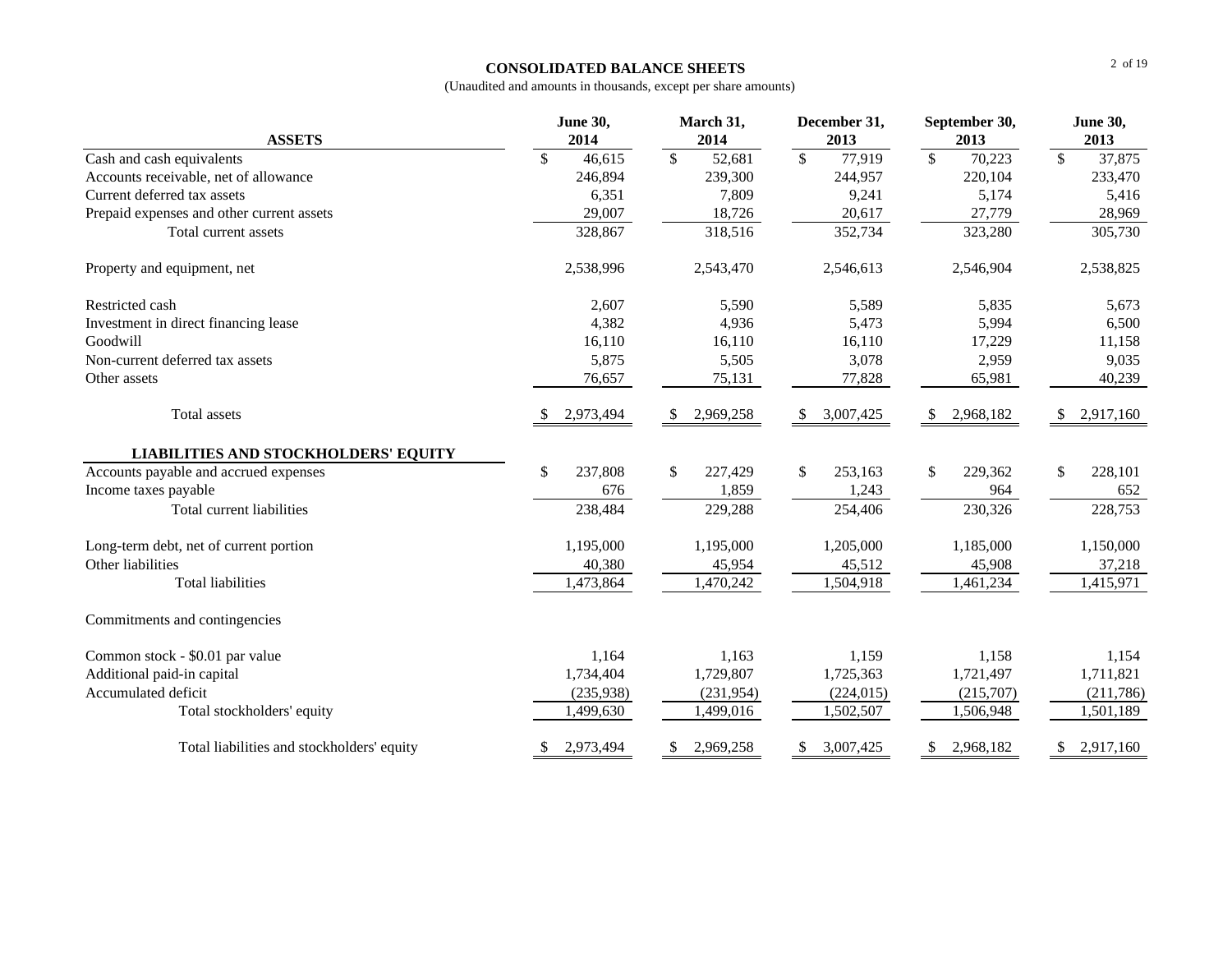#### **CONSOLIDATED STATEMENTS OF OPERATIONS**

|                                                        | <b>For the Three Months Ended</b> |                   |               |                   |               | For the Six Months Ended |                 |                    |  |  |
|--------------------------------------------------------|-----------------------------------|-------------------|---------------|-------------------|---------------|--------------------------|-----------------|--------------------|--|--|
|                                                        |                                   |                   | June 30,      |                   |               |                          | <b>June 30,</b> |                    |  |  |
|                                                        |                                   | 2014              |               | 2013              |               | 2014                     |                 | 2013               |  |  |
| <b>REVENUE:</b>                                        |                                   |                   |               |                   |               |                          |                 |                    |  |  |
| Owned & controlled properties                          | \$                                | 348,557           | \$            | 348,889           | \$            | 687,726                  | \$              | 690,663            |  |  |
| Managed only and other<br>Total revenue                |                                   | 62,137<br>410.694 |               | 76,116<br>425,005 |               | 127,190<br>814,916       |                 | 151,065<br>841,728 |  |  |
| <b>EXPENSES:</b>                                       |                                   |                   |               |                   |               |                          |                 |                    |  |  |
| Operating:                                             |                                   |                   |               |                   |               |                          |                 |                    |  |  |
| Owned & controlled properties                          |                                   | 229,635           |               | 234,903           |               | 454,854                  |                 | 464,347            |  |  |
| Managed only and other                                 |                                   | 57,975            |               | 69,098            |               | 120,136                  |                 | 137,876            |  |  |
| Total operating expenses                               |                                   | 287,610           |               | 304,001           |               | 574,990                  |                 | 602,223            |  |  |
| General and administrative                             |                                   | 26,559            |               | 25,360            |               | 51,951                   |                 | 56,592             |  |  |
| Depreciation and amortization                          |                                   | 28,752            |               | 27,675            |               | 57,136                   |                 | 55,052             |  |  |
| Asset impairments                                      |                                   | 2,238             |               |                   |               | 2,238                    |                 |                    |  |  |
|                                                        |                                   | 345,159           |               | 357,036           |               | 686,315                  |                 | 713,867            |  |  |
| <b>OPERATING INCOME</b>                                |                                   | 65,535            |               | 67,969            |               | 128,601                  |                 | 127,861            |  |  |
| <b>OTHER (INCOME) EXPENSE:</b>                         |                                   |                   |               |                   |               |                          |                 |                    |  |  |
| Interest expense, net                                  |                                   | 8,364             |               | 11,912            |               | 18,712                   |                 | 24,478             |  |  |
| Expenses associated with debt refinancing transactions |                                   |                   |               | 36,303            |               |                          |                 | 36,528             |  |  |
| Other (income) expense                                 |                                   | (613)             |               | (37)              |               | (1,000)                  |                 | 64                 |  |  |
|                                                        |                                   | 7,751             |               | 48,178            |               | 17,712                   |                 | 61,070             |  |  |
| INCOME FROM CONTINUING OPERATIONS BEFORE INCOME TAXES  |                                   | 57,784            |               | 19,791            |               | 110,889                  |                 | 66,791             |  |  |
| Income tax (expense) benefit                           |                                   | (2,052)           |               | 3,377             |               | (3, 419)                 |                 | 137,824            |  |  |
| <b>INCOME FROM CONTINUING OPERATIONS</b>               |                                   | 55,732            |               | 23,168            |               | 107,470                  |                 | 204,615            |  |  |
| Loss from discontinued operations, net of taxes        |                                   |                   |               | (2,739)           |               |                          |                 | (3,094)            |  |  |
| <b>NET INCOME</b>                                      | $\mathbf{s}$                      | 55,732            | \$            | 20,429            | \$            | 107,470                  | \$              | 201,521            |  |  |
| <b>BASIC EARNINGS PER SHARE</b>                        |                                   | 0.48              | $\mathcal{S}$ | 0.19              | <sup>\$</sup> | 0.93                     |                 | 1.94               |  |  |
| <b>DILUTED EARNINGS PER SHARE</b>                      | \$                                | 0.48              | \$            | 0.19              | $\mathcal{S}$ | 0.92                     | \$              | 1.91               |  |  |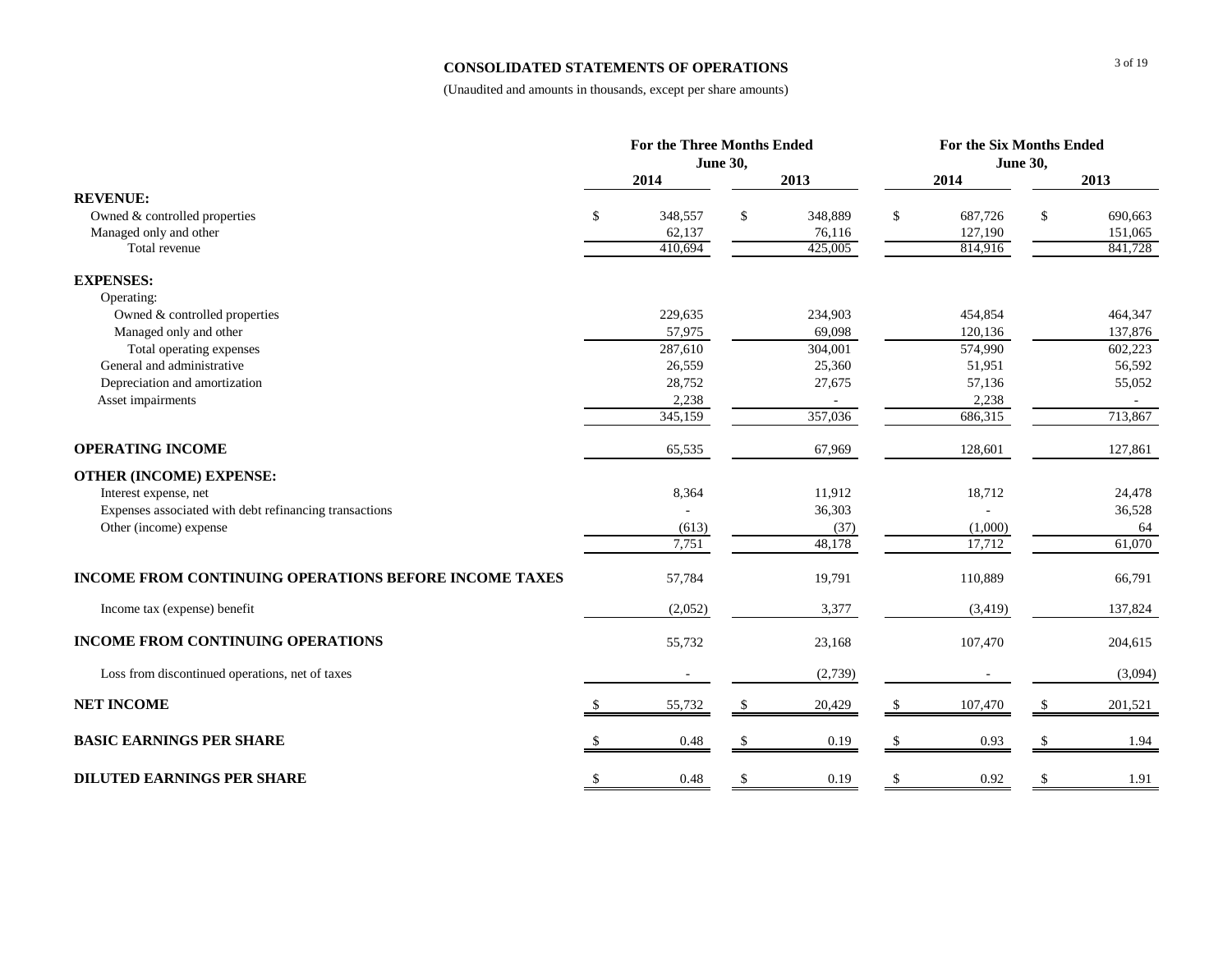### **RECONCILIATION OF BASIC TO DILUTED EARNINGS PER SHARE**

| June 30,<br><b>June 30,</b><br>2013<br>2014<br>2013<br>2014<br>Basic:<br>55,732<br>23,168<br>\$<br>Income from continuing operations<br>\$<br>\$<br>107,470<br>\$<br>Loss from discontinued operations, net of taxes<br>(2,739)<br>55,732<br>107,470<br>\$<br>Net income<br>$\mathbb{S}$<br>\$<br>$\mathbf{\$}$<br>20,429<br>Diluted:<br>Income from continuing operations<br>55,732<br>\$<br>\$<br>\$<br>23,168<br>107,470<br>\$<br>Loss from discontinued operations, net of taxes<br>(2,739)<br>55,732<br>$\mathbb{S}$<br>107,470<br>\$<br>Diluted net income<br>20,429<br>\$<br>Basic:<br>Weighted average common shares outstanding<br>116,379<br>107,812<br>116,221<br>Unvested restricted common stock<br>(277)<br>(265)<br>(412)<br>115,944<br>Weighted average common shares outstanding-basic<br>116,114<br>107,400<br>Diluted:<br>Weighted average common shares outstanding-basic<br>116,114<br>107,400<br>115,944<br>Effect of dilutive securities:<br>835<br>1,284<br>899<br>Stock options<br>Restricted stock-based compensation<br>307<br>247<br>236<br>117,196<br>117,079<br>Weighted average shares and assumed conversions-diluted<br>108,991<br>Basic earnings per share:<br>\$<br>\$<br>\$<br>Income from continuing operations<br>0.48<br>\$<br>0.22<br>0.93<br>Loss from discontinued operations, net of taxes<br>(0.03)<br>Net income<br>0.48<br>\$<br>0.19<br>0.93<br><sup>\$</sup><br>\$.<br>Diluted earnings per share:<br>\$<br>0.21<br>\$<br>\$<br>Income from continuing operations<br>\$<br>0.48<br>0.92 |  | For the Three Months Ended |  |  | For the Six Months Ended |  |        |         |  |  |
|-----------------------------------------------------------------------------------------------------------------------------------------------------------------------------------------------------------------------------------------------------------------------------------------------------------------------------------------------------------------------------------------------------------------------------------------------------------------------------------------------------------------------------------------------------------------------------------------------------------------------------------------------------------------------------------------------------------------------------------------------------------------------------------------------------------------------------------------------------------------------------------------------------------------------------------------------------------------------------------------------------------------------------------------------------------------------------------------------------------------------------------------------------------------------------------------------------------------------------------------------------------------------------------------------------------------------------------------------------------------------------------------------------------------------------------------------------------------------------------------------------------------------------------------|--|----------------------------|--|--|--------------------------|--|--------|---------|--|--|
|                                                                                                                                                                                                                                                                                                                                                                                                                                                                                                                                                                                                                                                                                                                                                                                                                                                                                                                                                                                                                                                                                                                                                                                                                                                                                                                                                                                                                                                                                                                                         |  |                            |  |  |                          |  |        |         |  |  |
|                                                                                                                                                                                                                                                                                                                                                                                                                                                                                                                                                                                                                                                                                                                                                                                                                                                                                                                                                                                                                                                                                                                                                                                                                                                                                                                                                                                                                                                                                                                                         |  |                            |  |  |                          |  |        |         |  |  |
|                                                                                                                                                                                                                                                                                                                                                                                                                                                                                                                                                                                                                                                                                                                                                                                                                                                                                                                                                                                                                                                                                                                                                                                                                                                                                                                                                                                                                                                                                                                                         |  |                            |  |  |                          |  |        |         |  |  |
|                                                                                                                                                                                                                                                                                                                                                                                                                                                                                                                                                                                                                                                                                                                                                                                                                                                                                                                                                                                                                                                                                                                                                                                                                                                                                                                                                                                                                                                                                                                                         |  |                            |  |  |                          |  |        | 204,615 |  |  |
|                                                                                                                                                                                                                                                                                                                                                                                                                                                                                                                                                                                                                                                                                                                                                                                                                                                                                                                                                                                                                                                                                                                                                                                                                                                                                                                                                                                                                                                                                                                                         |  |                            |  |  |                          |  |        | (3,094) |  |  |
|                                                                                                                                                                                                                                                                                                                                                                                                                                                                                                                                                                                                                                                                                                                                                                                                                                                                                                                                                                                                                                                                                                                                                                                                                                                                                                                                                                                                                                                                                                                                         |  |                            |  |  |                          |  |        | 201,521 |  |  |
|                                                                                                                                                                                                                                                                                                                                                                                                                                                                                                                                                                                                                                                                                                                                                                                                                                                                                                                                                                                                                                                                                                                                                                                                                                                                                                                                                                                                                                                                                                                                         |  |                            |  |  |                          |  |        |         |  |  |
|                                                                                                                                                                                                                                                                                                                                                                                                                                                                                                                                                                                                                                                                                                                                                                                                                                                                                                                                                                                                                                                                                                                                                                                                                                                                                                                                                                                                                                                                                                                                         |  |                            |  |  |                          |  |        | 204,615 |  |  |
|                                                                                                                                                                                                                                                                                                                                                                                                                                                                                                                                                                                                                                                                                                                                                                                                                                                                                                                                                                                                                                                                                                                                                                                                                                                                                                                                                                                                                                                                                                                                         |  |                            |  |  |                          |  |        | (3,094) |  |  |
|                                                                                                                                                                                                                                                                                                                                                                                                                                                                                                                                                                                                                                                                                                                                                                                                                                                                                                                                                                                                                                                                                                                                                                                                                                                                                                                                                                                                                                                                                                                                         |  |                            |  |  |                          |  |        | 201,521 |  |  |
|                                                                                                                                                                                                                                                                                                                                                                                                                                                                                                                                                                                                                                                                                                                                                                                                                                                                                                                                                                                                                                                                                                                                                                                                                                                                                                                                                                                                                                                                                                                                         |  |                            |  |  |                          |  |        |         |  |  |
|                                                                                                                                                                                                                                                                                                                                                                                                                                                                                                                                                                                                                                                                                                                                                                                                                                                                                                                                                                                                                                                                                                                                                                                                                                                                                                                                                                                                                                                                                                                                         |  |                            |  |  |                          |  |        | 104,156 |  |  |
|                                                                                                                                                                                                                                                                                                                                                                                                                                                                                                                                                                                                                                                                                                                                                                                                                                                                                                                                                                                                                                                                                                                                                                                                                                                                                                                                                                                                                                                                                                                                         |  |                            |  |  |                          |  |        | (401)   |  |  |
|                                                                                                                                                                                                                                                                                                                                                                                                                                                                                                                                                                                                                                                                                                                                                                                                                                                                                                                                                                                                                                                                                                                                                                                                                                                                                                                                                                                                                                                                                                                                         |  |                            |  |  |                          |  |        | 103,755 |  |  |
|                                                                                                                                                                                                                                                                                                                                                                                                                                                                                                                                                                                                                                                                                                                                                                                                                                                                                                                                                                                                                                                                                                                                                                                                                                                                                                                                                                                                                                                                                                                                         |  |                            |  |  |                          |  |        |         |  |  |
|                                                                                                                                                                                                                                                                                                                                                                                                                                                                                                                                                                                                                                                                                                                                                                                                                                                                                                                                                                                                                                                                                                                                                                                                                                                                                                                                                                                                                                                                                                                                         |  |                            |  |  |                          |  |        | 103,755 |  |  |
|                                                                                                                                                                                                                                                                                                                                                                                                                                                                                                                                                                                                                                                                                                                                                                                                                                                                                                                                                                                                                                                                                                                                                                                                                                                                                                                                                                                                                                                                                                                                         |  |                            |  |  |                          |  |        |         |  |  |
|                                                                                                                                                                                                                                                                                                                                                                                                                                                                                                                                                                                                                                                                                                                                                                                                                                                                                                                                                                                                                                                                                                                                                                                                                                                                                                                                                                                                                                                                                                                                         |  |                            |  |  |                          |  |        | 1,420   |  |  |
|                                                                                                                                                                                                                                                                                                                                                                                                                                                                                                                                                                                                                                                                                                                                                                                                                                                                                                                                                                                                                                                                                                                                                                                                                                                                                                                                                                                                                                                                                                                                         |  |                            |  |  |                          |  |        | 258     |  |  |
|                                                                                                                                                                                                                                                                                                                                                                                                                                                                                                                                                                                                                                                                                                                                                                                                                                                                                                                                                                                                                                                                                                                                                                                                                                                                                                                                                                                                                                                                                                                                         |  |                            |  |  |                          |  |        | 105,433 |  |  |
|                                                                                                                                                                                                                                                                                                                                                                                                                                                                                                                                                                                                                                                                                                                                                                                                                                                                                                                                                                                                                                                                                                                                                                                                                                                                                                                                                                                                                                                                                                                                         |  |                            |  |  |                          |  |        |         |  |  |
|                                                                                                                                                                                                                                                                                                                                                                                                                                                                                                                                                                                                                                                                                                                                                                                                                                                                                                                                                                                                                                                                                                                                                                                                                                                                                                                                                                                                                                                                                                                                         |  |                            |  |  |                          |  |        | 1.97    |  |  |
|                                                                                                                                                                                                                                                                                                                                                                                                                                                                                                                                                                                                                                                                                                                                                                                                                                                                                                                                                                                                                                                                                                                                                                                                                                                                                                                                                                                                                                                                                                                                         |  |                            |  |  |                          |  |        | (0.03)  |  |  |
|                                                                                                                                                                                                                                                                                                                                                                                                                                                                                                                                                                                                                                                                                                                                                                                                                                                                                                                                                                                                                                                                                                                                                                                                                                                                                                                                                                                                                                                                                                                                         |  |                            |  |  |                          |  |        | 1.94    |  |  |
|                                                                                                                                                                                                                                                                                                                                                                                                                                                                                                                                                                                                                                                                                                                                                                                                                                                                                                                                                                                                                                                                                                                                                                                                                                                                                                                                                                                                                                                                                                                                         |  |                            |  |  |                          |  |        |         |  |  |
|                                                                                                                                                                                                                                                                                                                                                                                                                                                                                                                                                                                                                                                                                                                                                                                                                                                                                                                                                                                                                                                                                                                                                                                                                                                                                                                                                                                                                                                                                                                                         |  |                            |  |  |                          |  |        | 1.94    |  |  |
| Loss from discontinued operations, net of taxes<br>(0.02)                                                                                                                                                                                                                                                                                                                                                                                                                                                                                                                                                                                                                                                                                                                                                                                                                                                                                                                                                                                                                                                                                                                                                                                                                                                                                                                                                                                                                                                                               |  |                            |  |  |                          |  | (0.03) |         |  |  |
| \$<br>\$<br>0.92<br>\$<br>0.48<br>0.19<br>Net income                                                                                                                                                                                                                                                                                                                                                                                                                                                                                                                                                                                                                                                                                                                                                                                                                                                                                                                                                                                                                                                                                                                                                                                                                                                                                                                                                                                                                                                                                    |  |                            |  |  |                          |  |        | 1.91    |  |  |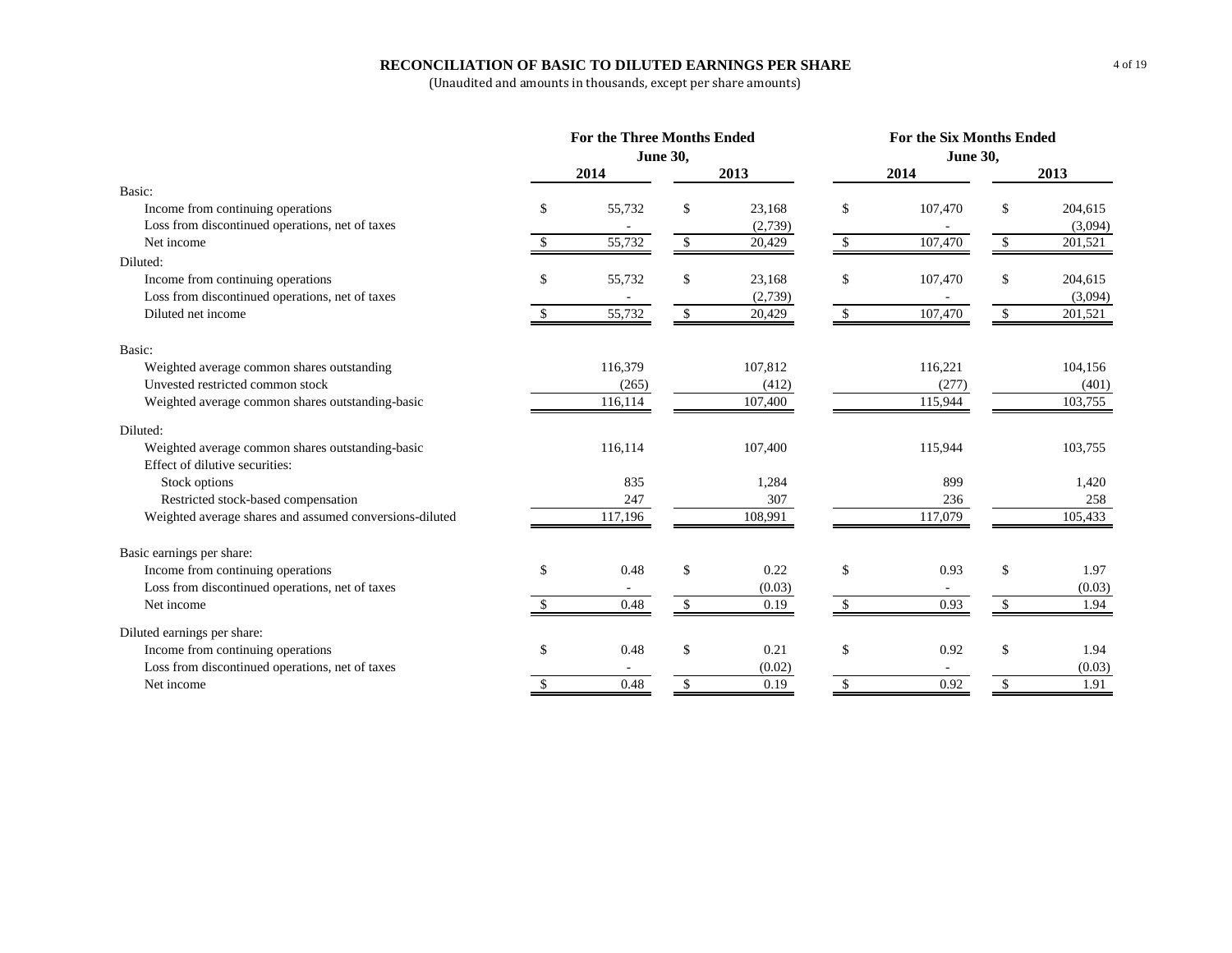### **CALCULATION OF ADJUSTED DILUTED EARNINGS PER SHARE**

(Unaudited and amounts in thousands, except per share amounts)

|                                                                                      | <b>For the Three Months Ended</b><br><b>June 30,</b> |         |    |         | <b>For the Six Months Ended</b><br><b>June 30,</b> |         |               |            |
|--------------------------------------------------------------------------------------|------------------------------------------------------|---------|----|---------|----------------------------------------------------|---------|---------------|------------|
|                                                                                      |                                                      | 2014    |    | 2013    |                                                    | 2014    |               | 2013       |
| Net Income                                                                           | \$                                                   | 55,732  | S. | 20,429  | \$                                                 | 107,470 | <sup>\$</sup> | 201,521    |
| Special items:                                                                       |                                                      |         |    |         |                                                    |         |               |            |
| Expenses associated with debt refinancing transactions, net                          |                                                      |         |    | 33,092  |                                                    |         |               | 33,299     |
| Expenses associated with REIT conversion, net                                        |                                                      |         |    | 1,641   |                                                    |         |               | 9,118      |
| Asset impairments, net                                                               |                                                      | 2,235   |    | 1,911   |                                                    | 2,235   |               | 1,911      |
| Income tax benefit for reversal of deferred taxes due to REIT conversion             |                                                      |         |    |         |                                                    |         |               | (137, 686) |
| Diluted adjusted net income                                                          |                                                      | 57,967  |    | 57,073  | -S                                                 | 109,705 |               | 108,163    |
| Weighted average common shares outstanding - basic<br>Effect of dilutive securities: |                                                      | 116,114 |    | 107,400 |                                                    | 115,944 |               | 103,755    |
|                                                                                      |                                                      | 835     |    | 1,284   |                                                    | 899     |               | 1,420      |
| Stock options<br>Restricted stock-based compensation                                 |                                                      | 247     |    | 307     |                                                    | 236     |               | 258        |
|                                                                                      |                                                      |         |    |         |                                                    |         |               |            |
| Weighted average shares and assumed conversions - diluted                            |                                                      | 117,196 |    | 108,991 |                                                    | 117,079 |               | 105,433    |
| Non-GAAP Adjustment <sup>1</sup> :                                                   |                                                      |         |    |         |                                                    |         |               |            |
| Shares issued in Special Dividend                                                    |                                                      |         |    | 13,876  |                                                    |         |               | 13,876     |
| Weighted average impact                                                              |                                                      |         |    | (6,404) |                                                    |         |               | (3,220)    |
| Pro forma weighted average shares and assumed conversions - diluted                  |                                                      | 117,196 |    | 116,463 |                                                    | 117,079 |               | 116,089    |
| <b>Adjusted Diluted Earnings Per Share</b>                                           |                                                      | 0.49    |    | 0.52    | -S                                                 | 0.94    |               | 1.03       |
| Pro forma Adjusted Diluted Earnings Per Share                                        |                                                      | 0.49    |    | 0.49    |                                                    | 0.94    |               | 0.93       |

Note 1: On May 20, 2013, CCA paid a special dividend in connection with its conversion to a REIT. The shareholders were allowed to elect to receive their payment of the special dividend either in all cash, all shares of CCA common stock, or a combination of cash and CCA common stock, except that CCA placed a limit on the aggregate amount of cash payable to the shareholders. Under ASC 505, "Equity" and ASU 2010-01, "Accounting for Distributions to Shareholders with Components of Stock and Cash, a consensus of the FASB Emerging Issues Task Force", a distribution that allows shareholders to elect to receive cash or stock with a potential limitation on the total amount of cash that all shareholders can elect to receive in the aggregate is considered a share issuance that is reflected in per share results prospectively. As such, the stock portion of the special dividend is presented prospectively in basic and diluted per share results and was not presented retroactively for all periods presented as it would, for example, with a stock split or a stock dividend. As a result, CCA believes investors would benefit from seeing the operating performance for the comparable periods accounting for the effect of the special dividend in both periods. Therefore, for comparison purposes, CCA has presented per share results on a pro forma basis as if the shares issued in the special dividend were issued as of the beginning of the periods presented.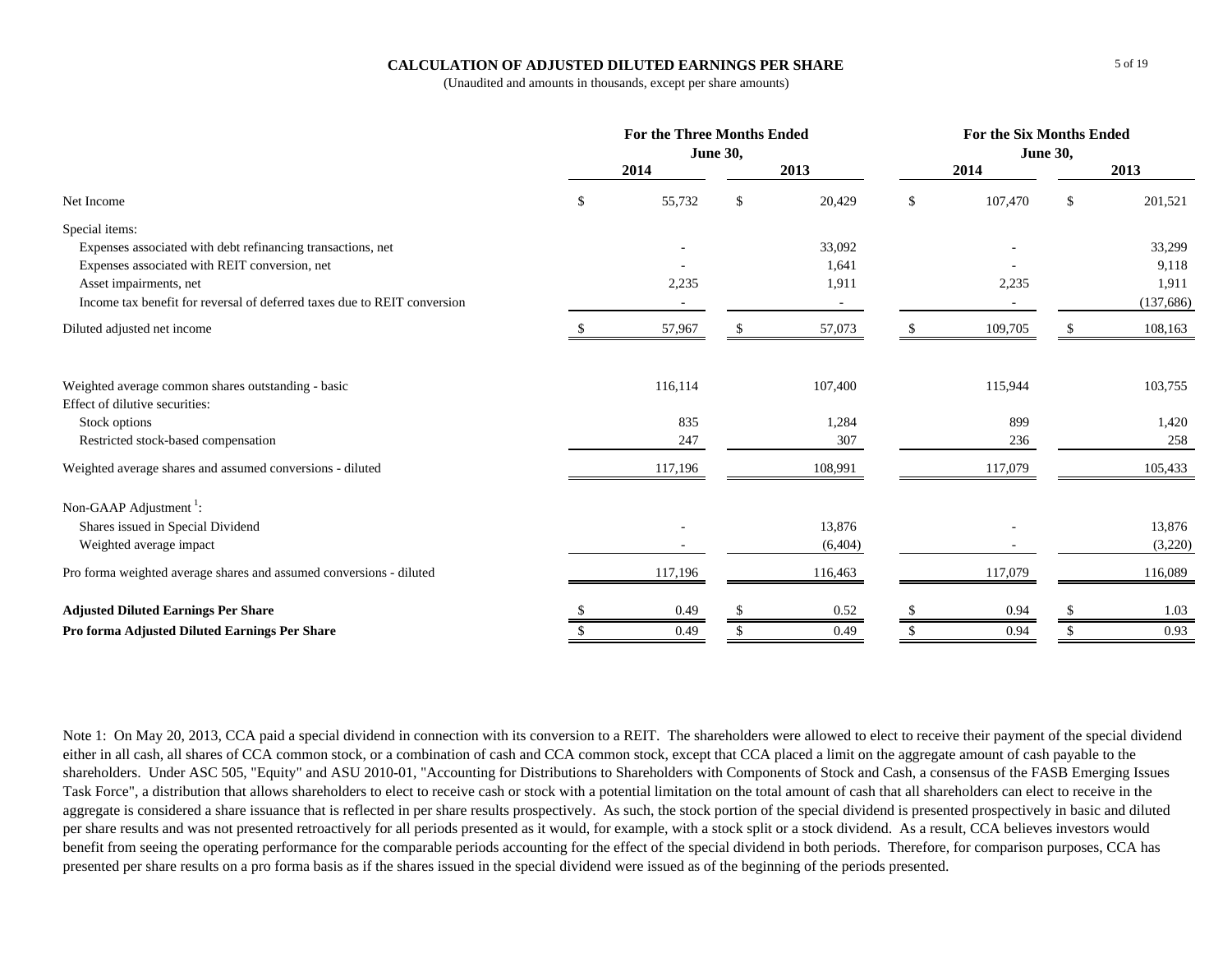### **FUNDS FROM OPERATIONS**

(Unaudited and amounts in thousands, except per share amounts)

|                                                                          |               | For the Three Months Ended June 30, |               |         | For the Six Months Ended June 30, |          |               |           |  |
|--------------------------------------------------------------------------|---------------|-------------------------------------|---------------|---------|-----------------------------------|----------|---------------|-----------|--|
|                                                                          |               | 2014                                |               | 2013    |                                   | 2014     |               | 2013      |  |
| <b>FUNDS FROM OPERATIONS:</b>                                            |               |                                     |               |         |                                   |          |               |           |  |
| Net income                                                               | <sup>\$</sup> | 55,732                              | \$.           | 20,429  | <sup>\$</sup>                     | 107,470  | \$            | 201,521   |  |
| Depreciation of real estate assets                                       |               | 21,431                              |               | 19,957  |                                   | 42,508   |               | 39,562    |  |
| Depreciation of real estate assets for discontinued operations           |               |                                     |               | 157     |                                   |          |               | 299       |  |
| Impairment of real estate assets, net                                    |               | 2,235                               |               |         |                                   | 2,235    |               |           |  |
| Funds From Operations                                                    | -S            | 79,398                              | \$            | 40,543  | $\mathbb{S}$                      | 152,213  | \$            | 241,382   |  |
| Expenses associated with debt refinancing transactions, net              |               |                                     |               | 33,092  |                                   |          |               | 33,299    |  |
| Expenses associated with REIT conversion, net                            |               |                                     |               | 1,641   |                                   |          |               | 9,118     |  |
| Goodwill and other impairments, net                                      |               |                                     |               | 1,911   |                                   |          |               | 1,911     |  |
| Income tax benefit for reversal of deferred taxes due to REIT conversion |               |                                     |               |         |                                   |          |               | (137,686) |  |
| Normalized Funds From Operations                                         | -S            | 79,398                              | <sup>\$</sup> | 77,187  | <sup>\$</sup>                     | 152,213  | \$            | 148,024   |  |
| Maintenance capital expenditures on real estate assets                   |               | (4,221)                             |               | (4,396) |                                   | (12,949) |               | (8,530)   |  |
| Stock-based compensation                                                 |               | 3,631                               |               | 3,193   |                                   | 6,924    |               | 6,398     |  |
| Amortization of debt costs and other non-cash interest                   |               | 777                                 |               | 919     |                                   | 1,548    |               | 1,966     |  |
| Other non-cash revenue and expenses                                      |               | (16)                                |               |         |                                   | (32)     |               |           |  |
| <b>Adjusted Funds From Operations</b>                                    |               | 79,569                              |               | 76,903  |                                   | 147,704  |               | 147,858   |  |
| <b>NORMALIZED FUNDS FROM OPERATIONS PER SHARE:</b>                       |               |                                     |               |         |                                   |          |               |           |  |
| Basic                                                                    |               | 0.68                                |               | 0.72    |                                   | 1.31     |               | 1.43      |  |
| Diluted                                                                  |               | 0.68                                |               | 0.71    |                                   | 1.30     |               | 1.40      |  |
| Pro forma Diluted <sup>(1)</sup>                                         |               | 0.68                                |               | 0.66    |                                   | 1.30     |               | 1.28      |  |
| <b>ADJUSTED FUNDS FROM OPERATIONS PER SHARE:</b>                         |               |                                     |               |         |                                   |          |               |           |  |
| Basic                                                                    |               | 0.69                                | <sup>\$</sup> | 0.72    | -S                                | 1.27     | <sup>\$</sup> | 1.43      |  |
| Diluted                                                                  |               | 0.68                                | \$.           | 0.71    | $\mathcal{S}$                     | 1.26     |               | 1.40      |  |
| Pro forma Diluted <sup>(1)</sup>                                         |               | 0.68                                |               | 0.66    | -S                                | 1.26     | \$            | 1.27      |  |

FFO and AFFO are widely accepted non-GAAP supplemental measures of REIT performance following the standards established by the National Association of Real Estate Investment Trusts (NAREIT). CCA believes that FFO and AFFO are important operating measures that supplement discussion and analysis of the Company's results of operations and are used to review and assess operating performance of the Company and its correctional facilities and their management teams. NAREIT defines FFO as net income computed in accordance with generally accepted accounting principles, excluding gains (or losses) from sales of property and extraordinary items, plus depreciation and amortization of real estate and impairment of depreciable real estate. Because the historical cost accounting convention used for real estate assets requires depreciation (except on land), this accounting presentation assumes that the value of real estate assets diminishes at a level rate over time. Because of the unique structure, design and use of the Company's correctional facilities, management believes that assessing performance of the Company's correctional facilities without the impact of depreciation or amortization is useful. CCA may make adjustments to FFO from time to time for certain other income and expenses that it considers non-recurring, infrequent or unusual, even though such items may require cash settlement, because such items do not reflect a necessary component of the ongoing operations of the Company. Normalized FFO excludes the effects of such items. CCA calculates AFFO by adding to Normalized FFO non-cash expenses such as the amortization of deferred financing costs and stockbased compensation, and by subtracting from Normalized FFO recurring real estate expenditures that are capitalized and then amortized, but which are necessary to maintain a REIT's properties and its revenue stream. Some of these capital expenditures contain a discretionary element with respect to when they are incurred, while others may be more urgent. Therefore, these capital expenditures may fluctuate from quarter to quarter, depending on the nature of the expenditures required, seasonal factors such as weather, and budgetary conditions. Other companies may calculate FFO, Normalized FFO, and AFFO differently than the Company does or adjust for other items, and therefore comparability may be limited. FFO, Normalized FFO, and AFFO and their corresponding per share measures are not measures of performance under GAAP, and should not be considered as an alternative to cash flows from operating activities, a measure of liquidity or an alternative to net income as indicators of the Company's operating performance or any other measure of performance derived in accordance with GAAP. This data should be read in conjunction with the Company's consolidated financial statements and related notes included in its filings with the Securities and Exchange Commission.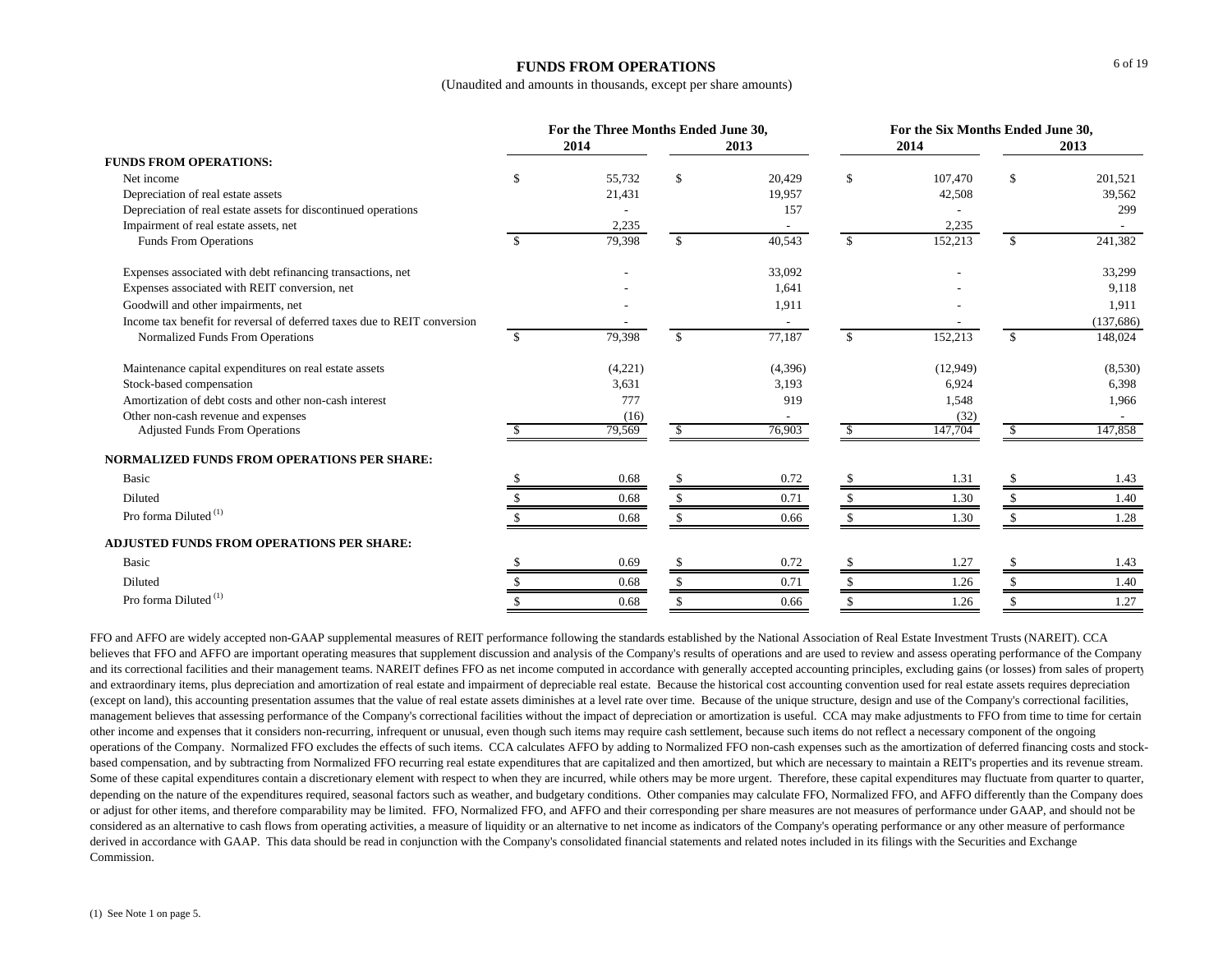#### **SELECTED FINANCIAL INFORMATION**

|                                                                                                                                              |                          | June 30, 2014                           | March 31, 2014                 |                                       | December 31, 2013                    |                                       | September 30, 2013             |                                       | June 30, 2013                        |                                       |
|----------------------------------------------------------------------------------------------------------------------------------------------|--------------------------|-----------------------------------------|--------------------------------|---------------------------------------|--------------------------------------|---------------------------------------|--------------------------------|---------------------------------------|--------------------------------------|---------------------------------------|
| <b>BALANCE SHEET:</b><br>Property and equipment<br>Accumulated depreciation and amortization<br>Property and equipment, net                  | \$<br>$\mathbf{s}$       | 3,662,895<br>(1, 123, 899)<br>2,538,996 | $\mathcal{S}$<br>$\mathbb{S}$  | 3.644.073<br>(1,100,603)<br>2,543,470 | \$<br>$\sqrt{\frac{2}{2}}$           | 3.626.846<br>(1,080,233)<br>2,546,613 | \$<br>$\overline{\mathcal{S}}$ | 3,622,734<br>(1,075,830)<br>2,546,904 | \$<br>\$                             | 3.588.675<br>(1,049,850)<br>2,538,825 |
| Total assets                                                                                                                                 | $\mathbb{S}$             | 2,973,494                               | \$                             | 2,969,258                             | \$                                   | 3,007,425                             | \$                             | 2,968,182                             | \$                                   | 2,917,160                             |
| Maintenance & technology capital expenditures for the quarter ended                                                                          | \$                       | 9,671                                   | \$                             | 11,144                                | \$                                   | 21,336                                | \$                             | 10,924                                | \$                                   | 8,897                                 |
| Total debt                                                                                                                                   | $\mathbb{S}$             | 1,195,000                               | \$                             | 1,195,000                             | \$                                   | 1,205,000                             | \$                             | 1,185,000                             | \$                                   | 1,150,000                             |
| Equity book value                                                                                                                            | \$                       | 1,499,630                               | \$                             | 1,499,016                             | \$                                   | 1,502,507                             | \$                             | 1,506,948                             | \$                                   | 1,501,189                             |
| LIQUIDITY:<br>Cash and cash equivalents                                                                                                      | \$                       | 46,615                                  | \$                             | 52,681                                | \$                                   | 77,919                                | \$                             | 70,223                                | \$                                   | 37,875                                |
| Availability under revolving credit facility                                                                                                 | \$                       | 363,729                                 | \$                             | 355,082                               | \$                                   | 344,957                               | \$                             | 364,833                               | \$                                   | 399,833                               |
| <b>CAPITALIZATION:</b><br>Common shares outstanding<br>Common share price at end of period<br>Market value of common equity at end of period | $\sqrt{2}$               | 116,413<br>32.85<br>3,824,167           | \$<br>$\sqrt[6]{\frac{1}{2}}$  | 116,339<br>31.32<br>3,643,737         | $\frac{1}{2}$<br>$\sqrt$             | 115,923<br>32.07<br>3,717,651         | \$<br>$\sqrt[6]{\frac{1}{2}}$  | 115,831<br>34.55<br>4,001,961         | \$<br>$\sqrt[6]{\frac{1}{2}}$        | 115,418<br>33.87<br>3,909,208         |
| Total equity market capitalization                                                                                                           | $\overline{\mathcal{S}}$ | 3,824,167                               | $\sqrt[6]{\frac{1}{2}}$        | 3,643,737                             | $\sqrt[6]{\frac{1}{2}}$              | 3,717,651                             | $\mathcal{L}$                  | 4,001,961                             | $\sqrt[6]{\frac{1}{2}}$              | 3,909,208                             |
| Total market capitalization (market value of equity plus debt)                                                                               | \$                       | 5,019,167                               | \$                             | 4,838,737                             | \$                                   | 4,922,651                             | \$                             | 5,186,961                             | $\boldsymbol{\mathsf{S}}$            | 5,059,208                             |
| <b>Regular Dividends</b>                                                                                                                     | \$                       | 59,743                                  | \$                             | 59,697                                | \$                                   | 55,887                                | \$                             | 55,821                                | \$                                   | 55,644                                |
| Dividends per common share                                                                                                                   | \$                       | 0.51                                    | \$                             | 0.51                                  | \$                                   | 0.48                                  | \$                             | 0.48                                  | \$                                   | 0.48                                  |
| Annualized dividend yield                                                                                                                    |                          | 6.2%                                    |                                | 6.5%                                  |                                      | 6.0%                                  |                                | 5.6%                                  |                                      | 5.7%                                  |
| <b>EBITDA</b>                                                                                                                                | \$                       | 94,900                                  | \$                             | 91,837                                | \$                                   | 85,488                                | \$                             | 95,606                                | $\$$                                 | 59,378                                |
| <b>ADJUSTED EBITDA</b>                                                                                                                       | \$                       | 97,138                                  | \$                             | 91,837                                | \$                                   | 91,526                                | \$                             | 97,295                                | \$                                   | 97,444                                |
| <b>NORMALIZED FUNDS FROM OPERATIONS</b>                                                                                                      | \$.                      | 79,398                                  | \$                             | 72,815                                | \$                                   | 72,750                                | \$                             | 73,958                                | \$                                   | 77,187                                |
| Basic normalized funds from operations per share                                                                                             |                          | 0.68<br>0.68                            | \$<br>$\overline{\mathcal{S}}$ | 0.63<br>0.62                          | $\mathcal{S}$<br>$\sqrt{S}$          | 0.63<br>0.62                          | \$<br>$\overline{\mathcal{S}}$ | 0.64<br>0.63                          | \$<br>$\overline{\mathcal{S}}$       | 0.72                                  |
| Diluted normalized funds from operations per share<br>FFO PAYOUT RATIO                                                                       | <sup>\$</sup>            | 75.0%                                   |                                | 82.3%                                 |                                      | 77.4%                                 |                                | 76.2%                                 |                                      | 0.71<br>67.6%                         |
| <b>ADJUSTED FUNDS FROM OPERATIONS</b><br>Basic adjusted funds from operations per share<br>Diluted adjusted funds from operations per share  | \$                       | 79,569<br>0.69<br>0.68                  | \$                             | 68,135<br>0.59<br>0.58                | \$<br>\$<br>$\overline{\mathcal{S}}$ | 68,892<br>0.60<br>0.59                | \$<br>S<br>S                   | 73,424<br>0.64<br>0.63                | \$<br>\$<br>$\overline{\mathcal{S}}$ | 76,903<br>0.72<br>0.71                |
| <b>AFFO PAYOUT RATIO</b>                                                                                                                     |                          | 75.0%                                   |                                | 87.9%                                 |                                      | 81.4%                                 |                                | 76.2%                                 |                                      | 67.6%                                 |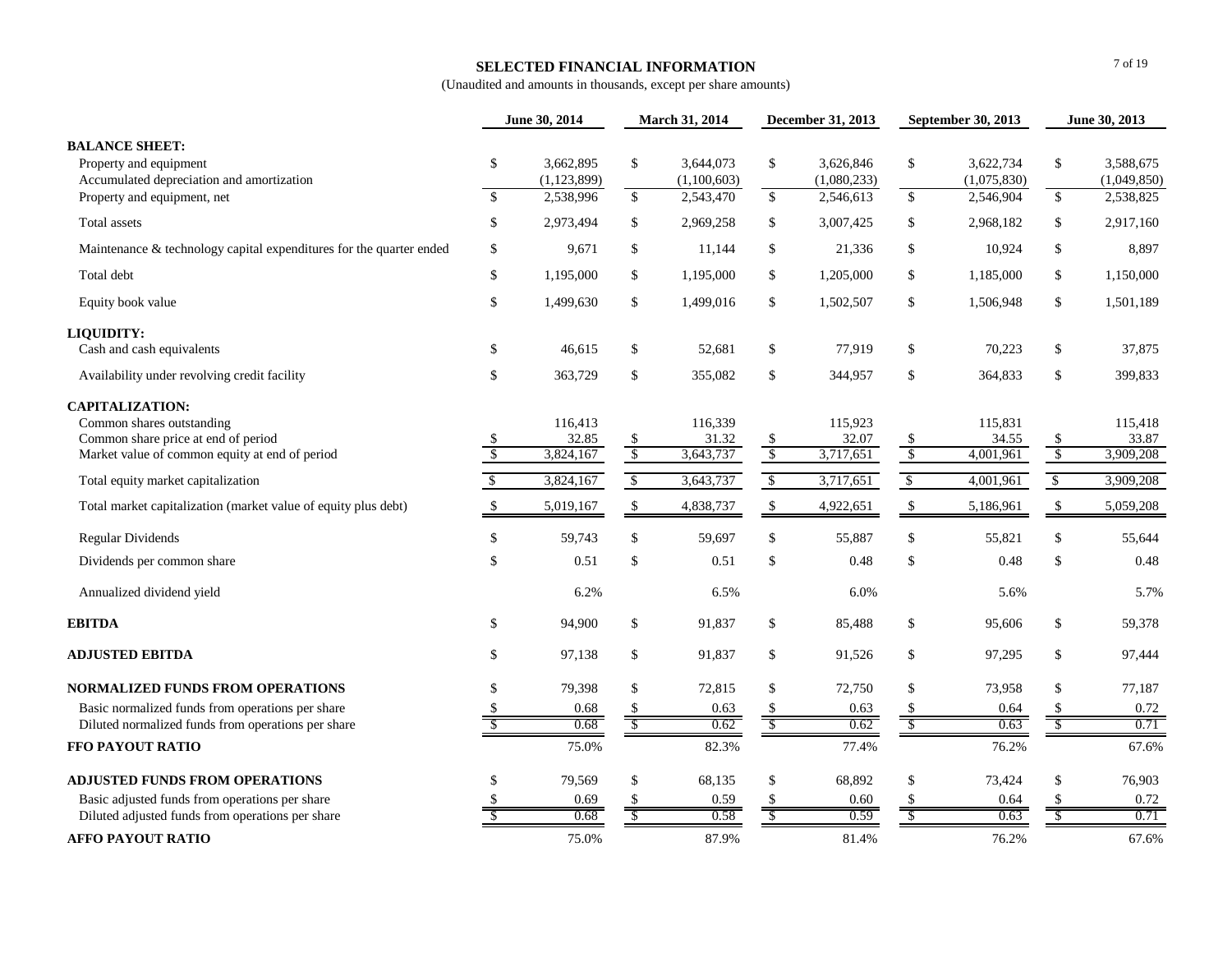# **SELECTED FINANCIAL INFORMATION**

(Unaudited and amounts in thousands, except per share amounts)

|                                                 |               | For the Three Months Ended June 30,<br>2014 |               | 2013      |              | For the Six Months Ended June 30,<br>2014 |              | 2013       |
|-------------------------------------------------|---------------|---------------------------------------------|---------------|-----------|--------------|-------------------------------------------|--------------|------------|
| Number of days per period                       |               | 91                                          |               | 91        |              | 181                                       |              | 181        |
| <b>ALL FACILITIES:</b>                          |               |                                             |               |           |              |                                           |              |            |
| Average available beds                          |               | 83,674                                      |               | 89,281    |              | 84,334                                    |              | 89,281     |
| Average compensated occupancy                   |               | 84.9%                                       |               | 86.2%     |              | 84.6%                                     |              | 85.8%      |
| Total compensated man-days                      |               | 6,462,229                                   |               | 7,002,977 |              | 12,915,017                                |              | 13,870,837 |
| Revenue per compensated man-day                 | \$            | 61.95                                       | \$            | 60.53     | \$           | 61.89                                     | \$           | 60.54      |
| Operating expenses per compensated man-day: (1) |               |                                             |               |           |              |                                           |              |            |
| Fixed expense                                   |               | 32.08                                       |               | 32.90     |              | 32.58                                     |              | 32.83      |
| Variable expense                                |               | 11.28                                       |               | 9.86      |              | 11.15                                     |              | 9.96       |
| Total                                           |               | 43.36                                       |               | 42.76     |              | 43.73                                     |              | 42.79      |
| Operating income per compensated man-day        |               | 18.59                                       |               | 17.77     |              | 18.16                                     |              | 17.75      |
| Operating margin                                |               | 30.0%                                       |               | 29.4%     |              | 29.3%                                     |              | 29.3%      |
| DEPRECIATION AND AMORTIZATION:                  |               |                                             |               |           |              |                                           |              |            |
| Depreciation expense on real estate             |               | 21,431                                      |               | 19,957    |              | 42,508                                    |              | 39,562     |
| Other depreciation expense                      |               | 7,332                                       |               | 7,752     |              | 14,650                                    |              | 15,558     |
| Amortization of intangibles                     |               | (11)                                        |               | (34)      |              | (22)                                      |              | (68)       |
| Depreciation and amortization                   | <sup>\$</sup> | 28,752                                      | <sup>\$</sup> | 27,675    | \$           | 57,136                                    | $\mathbb{S}$ | 55,052     |
| <b>NET OPERATING INCOME:</b>                    |               |                                             |               |           |              |                                           |              |            |
| Revenue                                         |               |                                             |               |           |              |                                           |              |            |
| Owned & controlled properties                   | \$            | 348,557                                     | \$            | 348,889   | \$           | 687,726                                   | \$           | 690,663    |
| Managed only and other                          |               | 62,137                                      |               | 76,116    |              | 127,190                                   |              | 151,065    |
| <b>Total revenues</b>                           |               | 410,694                                     |               | 425,005   |              | 814,916                                   |              | 841,728    |
| <b>Operating Expenses</b>                       |               |                                             |               |           |              |                                           |              |            |
| Owned & controlled properties                   |               | 229,635                                     |               | 234,903   |              | 454,854                                   |              | 464,347    |
| Managed only and other                          |               | 57,975                                      |               | 69,098    |              | 120,136                                   |              | 137,876    |
| Total operating expenses                        |               | 287,610                                     |               | 304,001   |              | 574,990                                   |              | 602,223    |
| <b>Facility Net Operating Income</b>            |               |                                             |               |           |              |                                           |              |            |
| Owned & controlled properties                   |               | 118,922                                     |               | 113,986   |              | 232,872                                   |              | 226,316    |
| Managed only and other                          |               | 4,162                                       |               | 7,018     |              | 7,054                                     |              | 13,189     |
| Total net operating income                      | $\mathbb{S}$  | 123,084                                     | $\mathbb{S}$  | 121,004   | $\mathbb{S}$ | 239,926                                   | $\mathbb{S}$ | 239,505    |

(1) The calculations of expenses per man-day exclude expenses incurred during the three and six months ended June 30, 2014 for the Diamondback facility because of the distorted impact they have on the statistics. The expenses were incurred in connection with the activation of the facility in anticipation of a new contract. In April 2014, the decision was made to once again idle the facility in the absence of a definitive customer contr de-activation was completed near the end of the second quarter of 2014.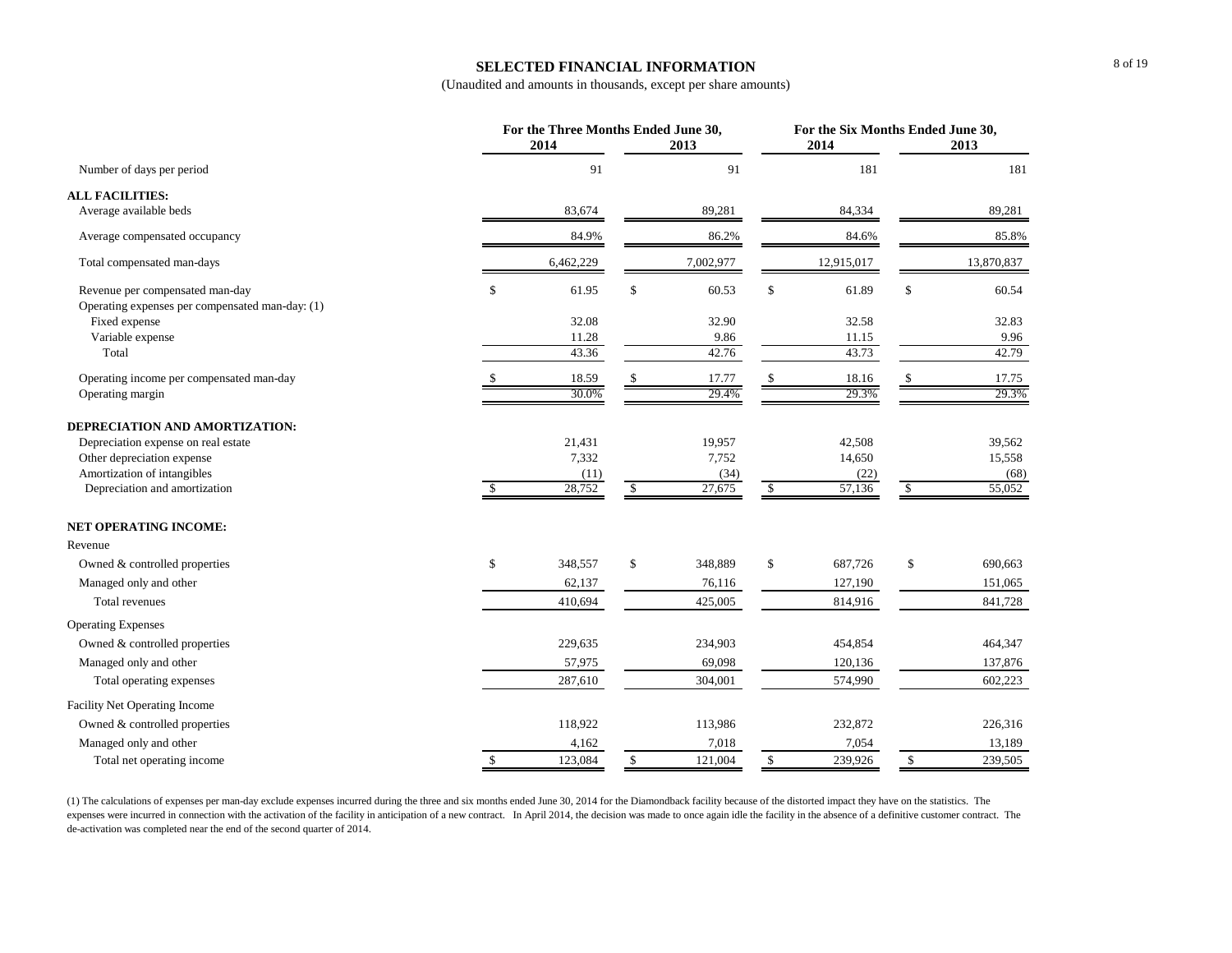### **SEGMENTED DATA**

(Unaudited and amounts in thousands, except per share amounts)

|                                                                                    | For the Three Months Ended June 30, | For the Six Months Ended June 30, |              |           |               |           |               |            |
|------------------------------------------------------------------------------------|-------------------------------------|-----------------------------------|--------------|-----------|---------------|-----------|---------------|------------|
| 2014<br>2013                                                                       |                                     |                                   |              | 2014      |               | 2013      |               |            |
| <b>OWNED AND MANAGED FACILITIES:</b>                                               |                                     |                                   |              |           |               |           |               |            |
| Corrections revenue                                                                | \$                                  | 340,024                           | $\mathbb{S}$ | 348,608   | \$            | 674,936   | \$            | 690,101    |
| Operating expenses:                                                                |                                     |                                   |              |           |               |           |               |            |
| Fixed expense                                                                      |                                     | 170,386                           |              | 182,602   |               | 343,025   |               | 358,956    |
| Variable expense                                                                   |                                     | 57,293                            |              | 52,046    |               | 112,302   |               | 104,947    |
| Total                                                                              |                                     | 227,679                           |              | 234,648   |               | 455,327   |               | 463,903    |
| Facility net operating income                                                      | $\mathbb{S}$                        | 112,345                           | $\mathbb S$  | 113,960   | $\mathbb{S}$  | 219,609   | $\mathbb S$   | 226,198    |
| Average available beds                                                             |                                     | 66,222                            |              | 67,975    |               | 66,222    |               | 67,975     |
| Average compensated occupancy                                                      |                                     | 82.1%                             |              | 82.9%     |               | 81.7%     |               | 82.4%      |
| Total compensated man-days                                                         |                                     | 4,948,921                         |              | 5,130,281 |               | 9,796,872 |               | 10,141,056 |
| Revenue per compensated man-day<br>Operating expenses per compensated man-day: (1) | $\mathbb{S}$                        | 68.71                             | \$           | 67.95     | \$            | 68.89     | <sup>\$</sup> | 68.05      |
| Fixed                                                                              |                                     | 34.18                             |              | 35.59     |               | 34.74     |               | 35.40      |
| Variable                                                                           |                                     | 11.56                             |              | 10.14     |               | 11.45     |               | 10.35      |
| Total                                                                              |                                     | 45.74                             |              | 45.73     |               | 46.19     |               | 45.75      |
| Operating income per compensated man-day                                           |                                     | 22.97                             | \$           | 22.22     | $\mathcal{S}$ | 22.70     | $\mathcal{S}$ | 22.30      |
| Operating margin                                                                   |                                     | 33.4%                             |              | 32.7%     |               | 33.0%     |               | 32.8%      |
| <b>MANAGED ONLY FACILITIES:</b>                                                    |                                     |                                   |              |           |               |           |               |            |
| Corrections revenue                                                                | \$                                  | 60,328                            | \$           | 75,310    | \$            | 124,331   | \$            | 149,622    |
| Operating expenses:                                                                |                                     |                                   |              |           |               |           |               |            |
| Fixed expense                                                                      |                                     | 38,174                            |              | 47,776    |               | 80,389    |               | 96,410     |
| Variable expense                                                                   |                                     | 15,662                            |              | 17,036    |               | 31,892    |               | 33,144     |
| Total                                                                              |                                     | 53,836                            |              | 64,812    |               | 112,281   |               | 129,554    |
| Facility net operating income                                                      |                                     | 6,492                             |              | 10,498    |               | 12,050    | -S            | 20,068     |
| Average available beds                                                             |                                     | 17,452                            |              | 21,306    |               | 18,112    |               | 21,306     |
| Average compensated occupancy                                                      |                                     | 95.3%                             |              | 96.6%     |               | 95.1%     |               | 96.7%      |
| Total compensated man-days                                                         |                                     | 1,513,308                         |              | 1,872,696 |               | 3,118,145 |               | 3,729,781  |
| Revenue per compensated man-day<br>Operating expenses per compensated man-day:     | \$                                  | 39.86                             | \$           | 40.21     | \$            | 39.87     | \$            | 40.12      |
| Fixed expense                                                                      |                                     | 25.23                             |              | 25.51     |               | 25.78     |               | 25.85      |
| Variable expense                                                                   |                                     | 10.35                             |              | 9.10      |               | 10.23     |               | 8.89       |
| Total                                                                              |                                     | 35.58                             |              | 34.61     |               | 36.01     |               | 34.74      |
| Operating income per compensated man-day                                           | \$                                  | 4.28                              |              | 5.60      |               | 3.86      | \$            | 5.38       |
| Operating margin                                                                   |                                     | 10.7%                             |              | 13.9%     |               | 9.7%      |               | 13.4%      |

(1) The calculations of expenses per man-day exclude expenses incurred during the three and six months ended June 30, 2014 for the Diamondback facility because of the distorted impact they have on the statistics. The expenses were incurred in connection with the activation of the facility in anticipation of a new contract. In April 2014, the decision was made to once again idle the facility in the absence of a definitive customer contract. The de-activation was completed near the end of the second quarter of 2014.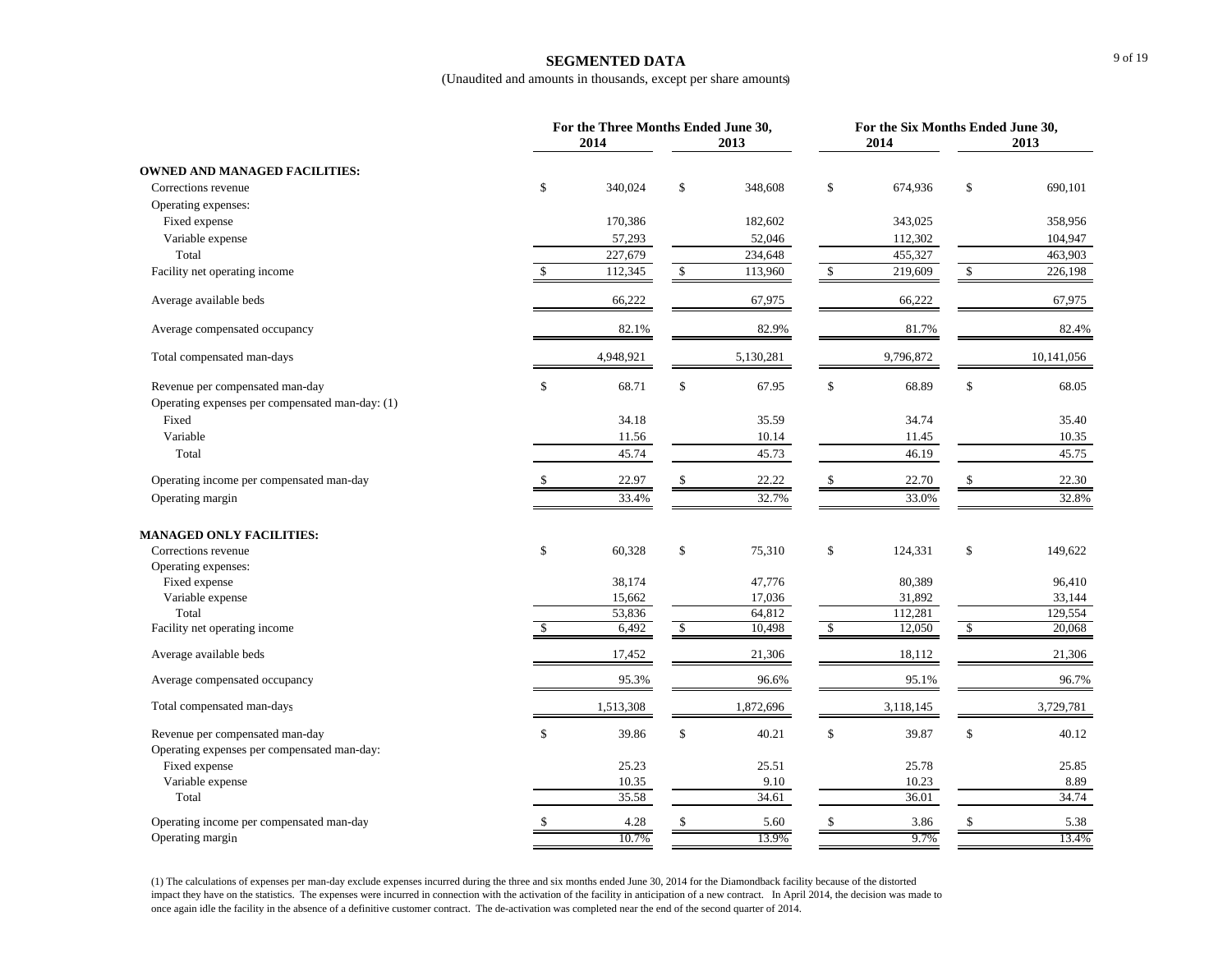# **ANALYSIS OF OUTSTANDING DEBT**

(Unaudited and amounts in thousands)

|                                  | Outstanding<br><b>Balance</b><br>12/31/2013 | Outstanding<br><b>Balance</b><br>6/30/2014 | <b>Stated</b><br><b>Interest</b><br>Rate | <b>Effective</b><br><b>Interest</b><br>Rate | 1) | <b>Maturity</b><br>Date | Callable/<br>Redeemable                                                                                                                                                                                                              |
|----------------------------------|---------------------------------------------|--------------------------------------------|------------------------------------------|---------------------------------------------|----|-------------------------|--------------------------------------------------------------------------------------------------------------------------------------------------------------------------------------------------------------------------------------|
| <b>Fixed Rate:</b>               |                                             |                                            |                                          |                                             |    |                         |                                                                                                                                                                                                                                      |
| \$350.0 Million Senior Notes     | 350,000                                     | 350,000                                    | 4.625%                                   | 4.80%                                       |    | May 2023                | Prior to February 1, 2023, redeemable at a "make-whole"<br>redemption price, plus accrued and unpaid interest; thereafter<br>the notes are redeemable at 100% of the aggregate principal<br>amount plus accrued and unpaid interest. |
| \$325 Million Senior Notes       | 325,000                                     | 325,000                                    | 4.125%                                   | 4.38%                                       |    | April 2020              | Prior to January 1, 2020, redeemable at a "make-whole"<br>redemption price, plus accrued and unpaid interest; thereafter<br>the notes are redeemable at 100% of the aggregate principal<br>amount plus accrued and unpaid interest.  |
| <b>Total Fixed Rate Debt</b>     | 675,000                                     | 675,000                                    |                                          |                                             |    |                         |                                                                                                                                                                                                                                      |
| <b>Floating Rate:</b>            |                                             |                                            |                                          |                                             |    |                         |                                                                                                                                                                                                                                      |
| <b>Revolving Credit Facility</b> | 530,000                                     | 520,000                                    | 2.24%                                    | 2.56%                                       | 2) | December 2017           |                                                                                                                                                                                                                                      |
| <b>Grand Total Debt</b>          | 1,205,000                                   | 1,195,000                                  | 3.43%                                    | 3.69%                                       |    | 5.67                    | 3)                                                                                                                                                                                                                                   |

<sup>1)</sup> Includes amortization of debt issuance costs, net of debt discounts and premiums.

<sup>2)</sup> During March 2013, the Company amended and extended the revolving credit facility to an aggregate capacity of \$900.0 million with a maturity of December 2017. The Company also has \$16.3 million of letters of credit outstanding under a sub-facility reducing the available capacity under the revolving credit facility to \$363.7 million as of June 30, 2014. The Revolving Credit facility currently bears interest at LIBOR plus a margin of 1

<sup>3)</sup> Represents the weighted average debt maturity in years.

### *Debt Maturity Schedule at June 30, 2014:*

| <b>Year</b>       | <b>Total Debt</b><br><b>Maturing</b> | % of Debt<br><b>Maturing</b> | % of Debt<br><b>Maturing</b> |
|-------------------|--------------------------------------|------------------------------|------------------------------|
| 2014              |                                      | $0.00\%$                     | $0.00\%$                     |
| 2015              | $\overline{\phantom{0}}$             | $0.00\%$                     | 0.00%                        |
| 2016              | $\overline{\phantom{0}}$             | $0.00\%$                     | 0.00%                        |
| 2017              | 520,000                              | 43.51%                       | 43.51%                       |
| 2018              |                                      | $0.00\%$                     | 43.51%                       |
| <b>Thereafter</b> | 675,000                              | 56.49%                       | 100.00%                      |
|                   | 1,195,000<br>\$                      | 100.00%                      |                              |

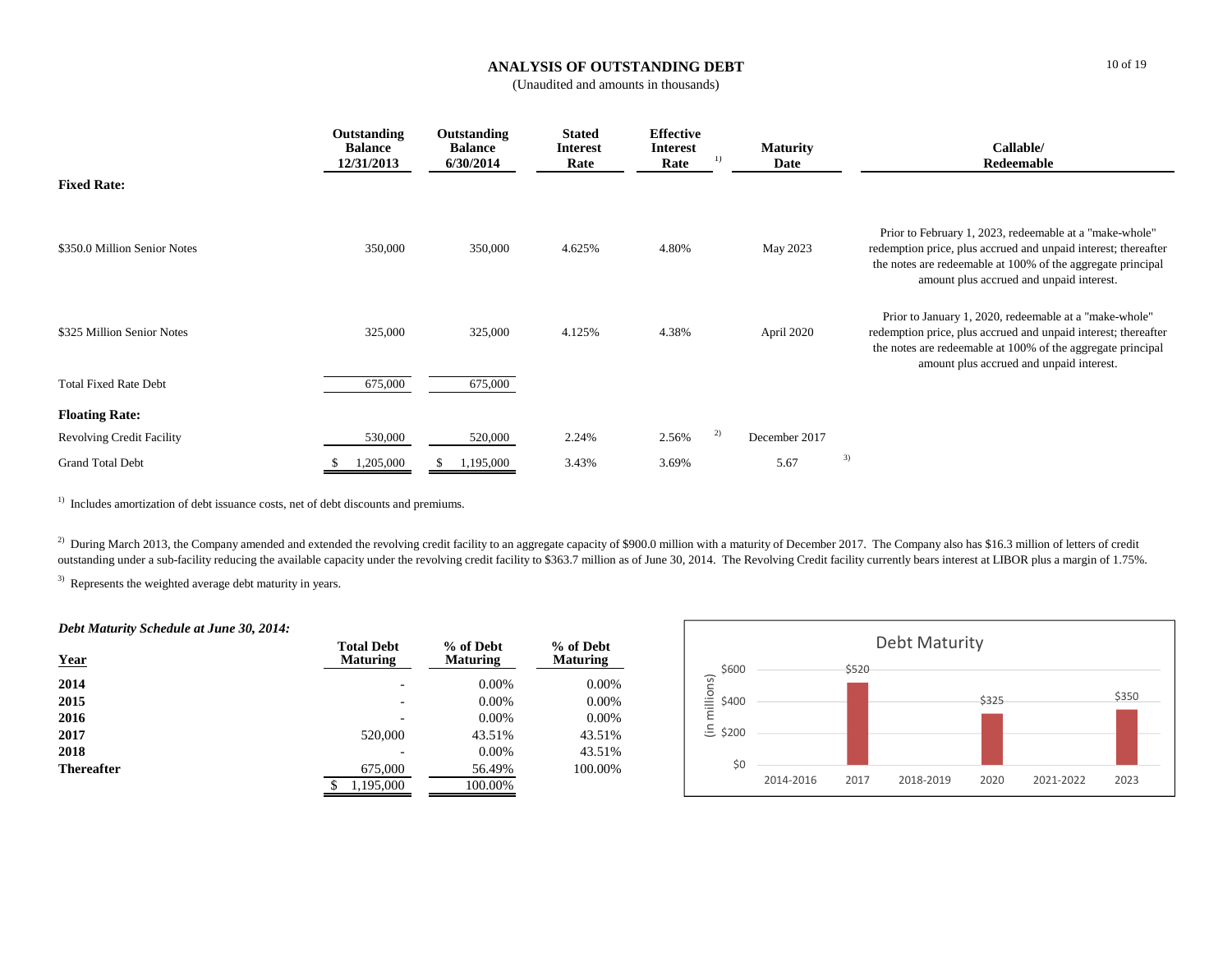### **SELECTED OPERATING RATIOS**

(Unaudited and amounts in thousands, except per share amounts)

|                                                                                                                           | <b>For the Three Months Ended</b><br><b>June 30,</b> |         |               |         | <b>For the Six Months Ended</b><br><b>June 30,</b> |         |              |            |
|---------------------------------------------------------------------------------------------------------------------------|------------------------------------------------------|---------|---------------|---------|----------------------------------------------------|---------|--------------|------------|
|                                                                                                                           |                                                      | 2014    |               | 2013    |                                                    | 2014    |              | 2013       |
| <b>COVERAGE RATIOS:</b>                                                                                                   |                                                      |         |               |         |                                                    |         |              |            |
| Interest coverage ratio (Adjusted EBITDA/Interest incurred) (x)                                                           |                                                      | 9.2x    |               | 8.3x    |                                                    | 9.0x    |              | 8.1x       |
| Fixed charge coverage ratio (Adjusted EBITDA/(Interest incurred $+$ Scheduled prin pmts)) (x)                             |                                                      | 9.2x    |               | 8.3x    |                                                    | 9.0x    |              | 8.1x       |
| Senior debt coverage ratio (Senior debt/Annualized Adjusted EBITDA) (x)                                                   |                                                      | 3.1x    |               | 3.0x    |                                                    | 3.2x    |              | 3.0x       |
| Total debt coverage ratio (Total debt/Annualized Adjusted EBITDA) (x)                                                     |                                                      | 3.1x    |               | 3.0x    |                                                    | 3.2x    |              | 3.0x       |
| Accounts receivable turnover (Annualized revenues/Accounts receivable) (x)                                                |                                                      | 6.7x    |               | 7.3x    |                                                    | 6.6x    |              | 7.2x       |
| <b>DEBT/EQUITY RATIOS:</b>                                                                                                |                                                      |         |               |         |                                                    |         |              |            |
| Total debt/Total market capitalization                                                                                    |                                                      | 23.8%   |               | 22.7%   |                                                    | 23.8%   |              | 22.7%      |
| Total debt/Equity market capitalization                                                                                   |                                                      | 31.2%   |               | 29.4%   |                                                    | 31.2%   |              | 29.4%      |
| Total debt/Book equity capitalization                                                                                     |                                                      | 79.7%   |               | 76.6%   |                                                    | 79.7%   |              | 76.6%      |
| Total debt/Gross book value of real estate assets                                                                         |                                                      | 32.6%   |               | 32.0%   |                                                    | 32.6%   |              | 32.0%      |
| <b>RETURN ON INVESTMENT RATIOS:</b>                                                                                       |                                                      |         |               |         |                                                    |         |              |            |
| Annualized return on operating real estate investments                                                                    |                                                      |         |               |         |                                                    |         |              |            |
| (Annualized Adjusted EBITDA/Average operating real estate investments (undepreciated book value)*)                        |                                                      | 10.6%   |               | 10.9%   |                                                    | 10.4%   |              | 10.7%      |
| Annualized return on total assets                                                                                         |                                                      |         |               |         |                                                    |         |              |            |
| (Annualized Adjusted EBITDA/Average total assets (undepreciated book value)*)                                             |                                                      | 9.5%    |               | 9.8%    |                                                    | 9.2%    |              | 9.7%       |
| <b>OVERHEAD RATIOS:</b>                                                                                                   |                                                      |         |               |         |                                                    |         |              |            |
| Annualized general & administrative expenses (excl. non-recurring costs)/Average total assets (undepreciated book value)* |                                                      | 2.6%    |               | 2.4%    |                                                    | 2.5%    |              | 2.4%       |
| General & administrative expenses (excluding non-recurring costs)/Total revenues                                          |                                                      | 6.5%    |               | 5.6%    |                                                    | 6.4%    |              | 5.6%       |
| <u>INTEREST EXPENSE, NET:</u>                                                                                             |                                                      |         |               |         |                                                    |         |              |            |
| Interest income from continuing operations                                                                                | \$                                                   | (2,460) | $\mathbb{S}$  | (642)   | \$                                                 | (2,747) | \$           | (992)      |
| Interest incurred                                                                                                         |                                                      | 10,614  |               | 11,795  |                                                    | 20,913  |              | 23,805     |
| Amortization of debt costs and other non-cash interest                                                                    |                                                      | 777     |               | 919     |                                                    | 1,548   |              | 1,966      |
| Capitalized interest                                                                                                      |                                                      | (567)   |               | (160)   |                                                    | (1,002) |              | (301)      |
| Interest expense, net                                                                                                     |                                                      | 8,364   | \$            | 11,912  | \$                                                 | 18,712  | \$           | 24,478     |
| EBITDA CALCULATION:                                                                                                       |                                                      |         |               |         |                                                    |         |              |            |
| Net income                                                                                                                | \$                                                   | 55,732  | \$            | 20,429  | \$                                                 | 107,470 | \$           | 201,521    |
| Interest expense, net                                                                                                     |                                                      | 8,364   |               | 11,912  |                                                    | 18,712  |              | 24,478     |
| Depreciation and amortization                                                                                             |                                                      | 28,752  |               | 27,675  |                                                    | 57,136  |              | 55,052     |
| Income tax expense (benefit)                                                                                              |                                                      | 2,052   |               | (3,377) |                                                    | 3,419   |              | (137, 824) |
| (Income) loss from discontinued operations, net of taxes                                                                  |                                                      |         |               | 2,739   |                                                    |         |              | 3,094      |
| <b>EBITDA</b>                                                                                                             |                                                      | 94,900  |               | 59,378  |                                                    | 186,737 |              | 146,321    |
| Expenses associated with debt refinancing transactions                                                                    |                                                      |         |               | 36,303  |                                                    |         |              | 36,528     |
| Expenses associated with REIT conversion                                                                                  |                                                      |         |               | 1,763   |                                                    |         |              | 9,824      |
| Asset impairments                                                                                                         |                                                      | 2,238   |               | $\sim$  |                                                    | 2,238   |              | $\sim$     |
| <b>ADJUSTED EBITDA</b>                                                                                                    | \$                                                   | 97,138  | <sup>\$</sup> | 97,444  | $\mathbb{S}$                                       | 188,975 | $\mathbb{S}$ | 192,673    |

*\*Calculated as a simple average (beginning of period plus end of period divided by 2)*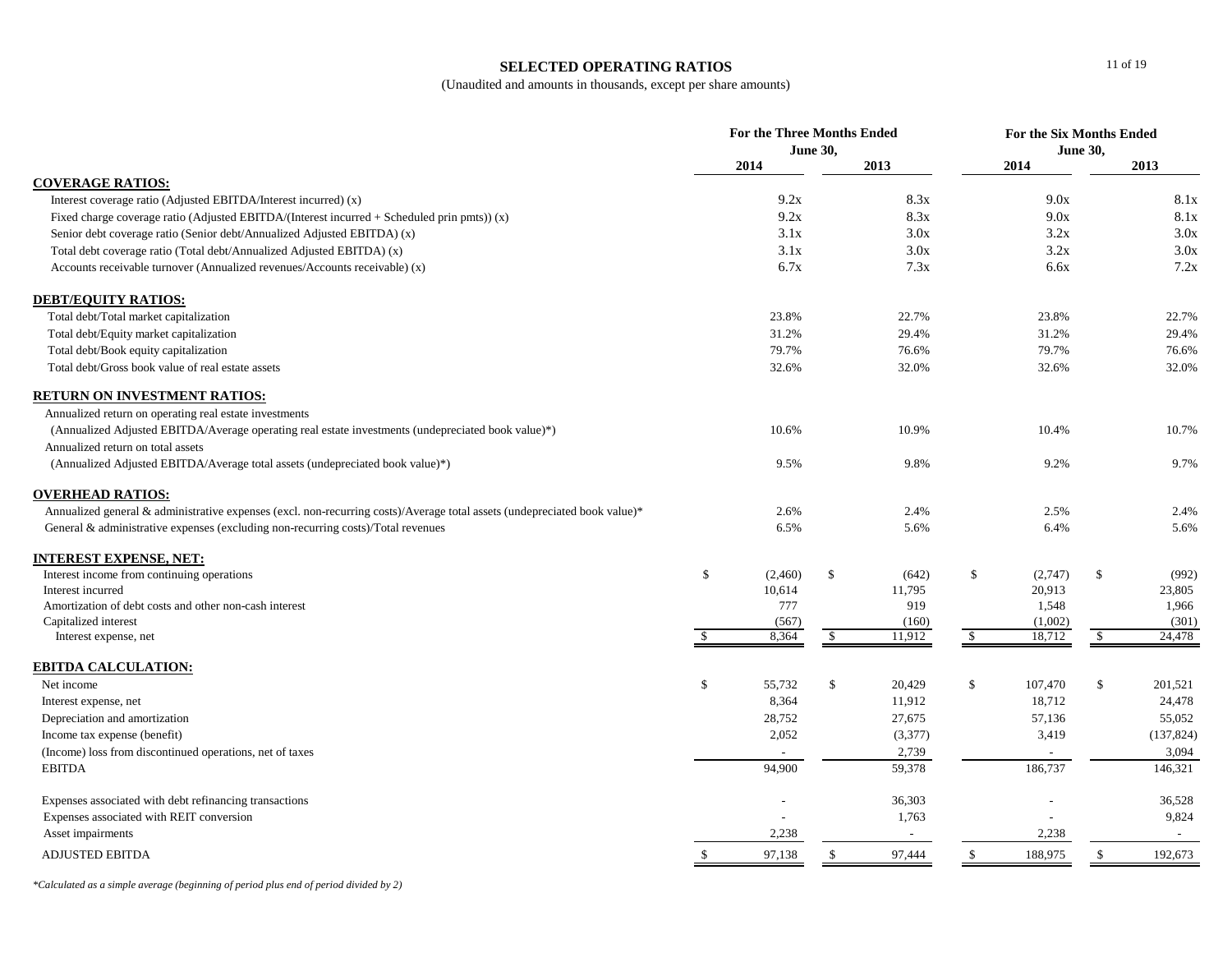## **TOP 10 PARTNERS**

| <b>Customer</b>                                     | <b>Revenue For the Six</b><br><b>Months Ended</b><br>June 30, 2014 | <b>Percent of Revenue For the</b><br><b>Six Months Ended</b><br>June 30, 2014 |
|-----------------------------------------------------|--------------------------------------------------------------------|-------------------------------------------------------------------------------|
| 1 United States Marshals                            | \$<br>141,497                                                      | 17.4%                                                                         |
| 2 California                                        | $117,171$ <sup>(1)</sup>                                           | 14.4%                                                                         |
| 3 Bureau of Prisons                                 | 108,039                                                            | 13.3%                                                                         |
| 4 United States Immigration and Customs Enforcement | 99,015                                                             | 12.2%                                                                         |
| 5 Georgia                                           | 52,642                                                             | 6.5%                                                                          |
| 6 Tennessee                                         | 43,849                                                             | 5.4%                                                                          |
| 7 Colorado                                          | 32,118                                                             | 3.9%                                                                          |
| 8 Oklahoma                                          | 27,734                                                             | 3.4%                                                                          |
| 9 Texas                                             | 22,309                                                             | 2.7%                                                                          |
| 10 Idaho                                            | 16,808                                                             | 2.1%                                                                          |
|                                                     | 661,182                                                            | 81.1%                                                                         |
| <b>Total Revenue</b>                                | \$<br>814,916                                                      | 100.0%                                                                        |



(1) California revenues include rental revenue generated at the California City facility under a lease agreement with the California Department of Corrections and Rehabilitation.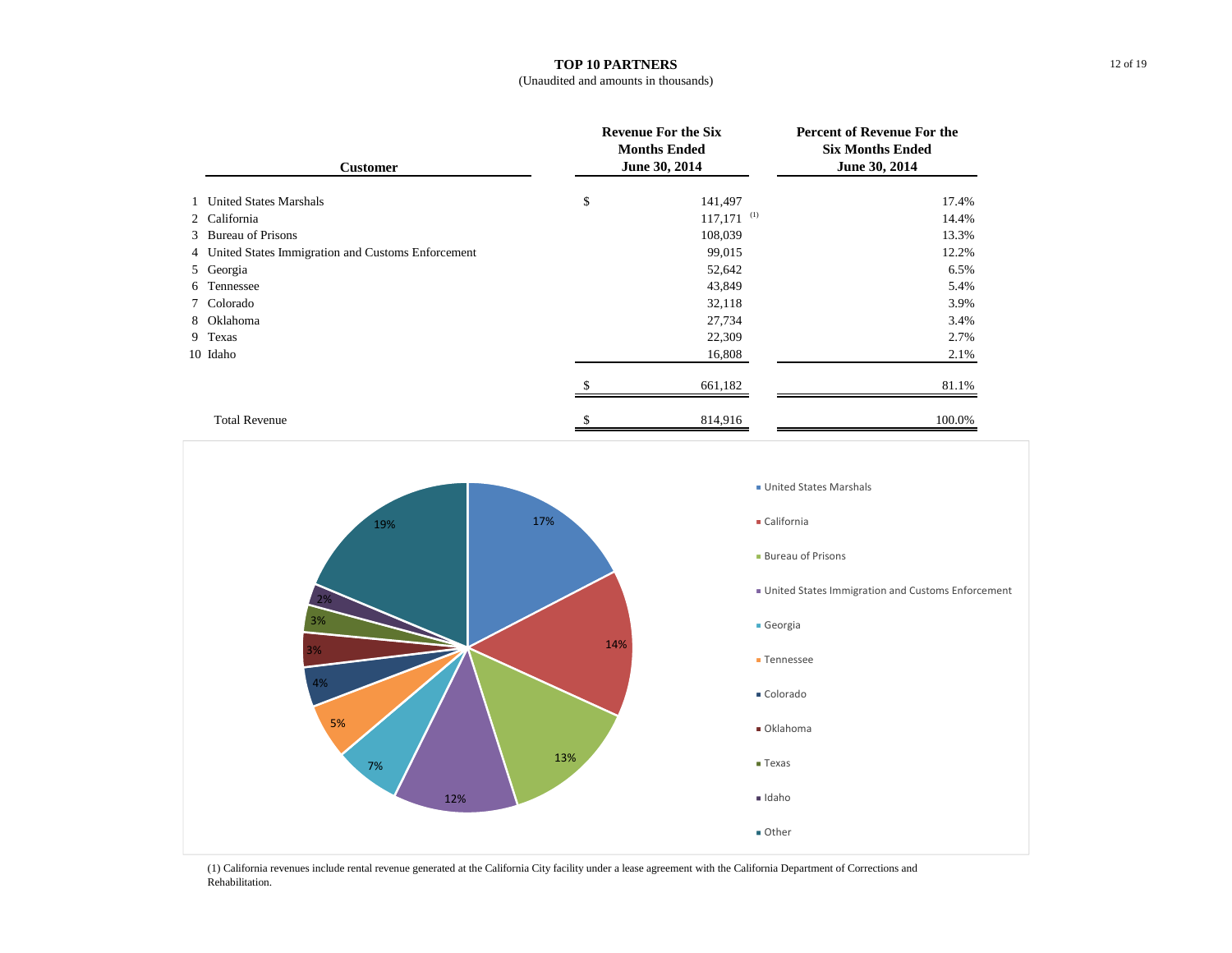| <b>Facility Name</b>                                             | <b>Year Constructed</b><br>(A) | <b>Primary Customer</b> | <b>Design</b><br>Capacity $(B)$ | <b>Security</b><br>Level | <b>Facility Type</b><br>(C) | <b>Term</b> | Remaining<br><b>Renewal Options</b><br>(D) | Compensated<br>Occupancy % for<br>the Quarter ended<br>6/30/14 |
|------------------------------------------------------------------|--------------------------------|-------------------------|---------------------------------|--------------------------|-----------------------------|-------------|--------------------------------------------|----------------------------------------------------------------|
| <b>Owned and Managed Facilities:</b>                             |                                |                         |                                 |                          |                             |             |                                            |                                                                |
| Central Arizona Detention Center<br>Florence, Arizona            | 1994, 1998                     | <b>USMS</b>             | 2,304                           | Multi                    | Detention                   | $Sep-18$    | $(2)$ 5 year                               | 144.49%                                                        |
| Eloy Detention Center<br>Eloy, Arizona                           | 1995, 1996                     | ICE                     | 1,500                           | Medium                   | Detention                   | Indefinite  |                                            | 99.08%                                                         |
| <b>Florence Correctional Center</b><br>Florence, Arizona         | 1999, 2004                     | <b>USMS</b>             | 1,824                           | Multi                    | Detention                   | $Sep-18$    | $(2)$ 5 year                               | 121.94%                                                        |
| La Palma Correctional Center<br>Eloy, Arizona                    | 2008                           | State of California     | 3,060                           | Medium                   | Correctional                | $Jun-16$    | Indefinite                                 | 98.34%                                                         |
| Red Rock Correctional Center (E)<br>Eloy, Arizona                | 2006                           | State of Arizona        | 1,596                           | Medium                   | Correctional                | $Jan-23$    | $(2)$ 5 year                               | 31.19%                                                         |
| Saguaro Correctional Facility<br>Eloy, Arizona                   | 2007                           | State of Hawaii         | 1,896                           | Medium                   | Correctional                | $Jun-15$    | $(1)$ 1 year                               | 88.11%                                                         |
| <b>CAI Boston Avenue</b><br>San Diego, California                | 1980, 2011                     | <b>BOP</b>              | 120                             | Non-secure               | Community<br>Corrections    | May-15      | $(1)$ 1 year                               | 97.80%                                                         |
| CAI Ocean View<br>San Diego, California                          | 1930, 2011                     | County of San Diego     | 483                             | Non-secure               | Community<br>Corrections    | $Jun-15$    | $(2)$ 1 year                               | 75.47%                                                         |
| San Diego Correctional Facility (F)<br>San Diego, California     | 1999, 2000                     | ICE                     | 1,154                           | Minimum/<br>Medium       | Detention                   | $Jun-17$    | $(2)$ 3 year                               | 87.82%                                                         |
| <b>Bent County Correctional Facility</b><br>Las Animas, Colorado | 1992, 1997, 2008               | State of Colorado       | 1,420                           | Medium                   | Correctional                | $Jun-15$    |                                            | 94.96%                                                         |
| Crowley County Correctional Facility<br>Olney Springs, Colorado  | 1998, 2004                     | State of Colorado       | 1,794                           | Medium                   | Correctional                | $Jun-15$    |                                            | 81.86%                                                         |
| Huerfano County Correctional Center<br>Walsenburg, Colorado      | 1997                           |                         | 752                             | Medium                   | Correctional                |             |                                            | 0.00%                                                          |
| Kit Carson Correctional Center<br>Burlington, Colorado           | 1998, 2008                     | State of Colorado       | 1,488                           | Medium                   | Correctional                | $Jun-15$    |                                            | 49.09%                                                         |
| Coffee Correctional Facility (G)<br>Nicholls, Georgia            | 1998, 1999, 2010               | State of Georgia        | 2,312                           | Medium                   | Correctional                | $Jun-15$    | $(19)$ 1 year                              | 112.93%                                                        |
| Jenkins Correctional Center (G)<br>Millen, Georgia               | 2012                           | State of Georgia        | 1,124                           | Medium                   | Correctional                | $Jun-15$    | $(20)$ 1 year                              | 101.34%                                                        |
| McRae Correctional Facility<br>McRae, Georgia                    | 2000, 2002, 2012               | <b>BOP</b>              | 1,978                           | Medium                   | Correctional                | $Nov-16$    | $(3)$ 2 year                               | 111.86%                                                        |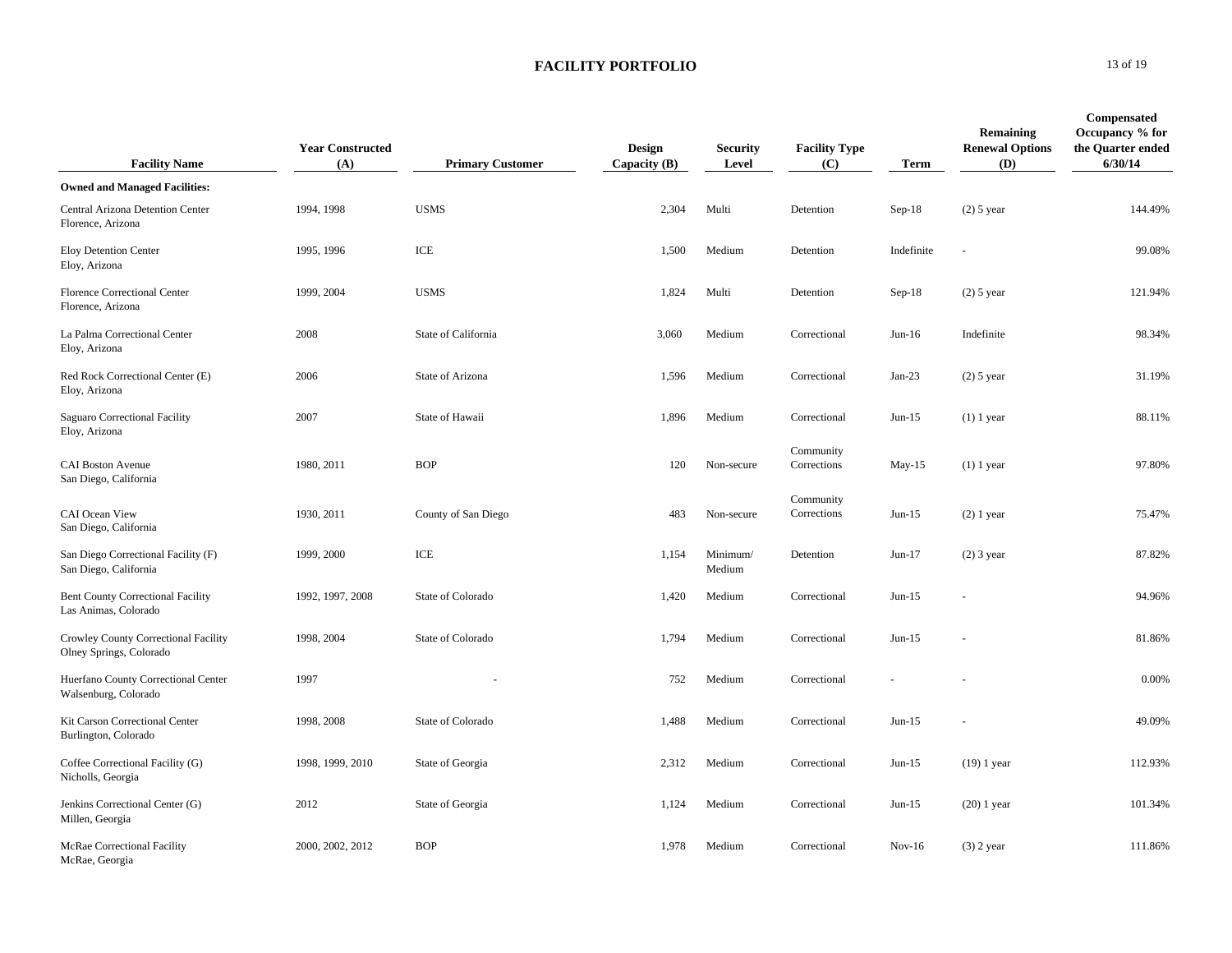| <b>Facility Name</b>                                                   | <b>Year Constructed</b><br>(A) | <b>Primary Customer</b>                 | <b>Design</b><br>Capacity $(B)$ | <b>Security</b><br>Level | <b>Facility Type</b><br>(C) | Term       | Remaining<br><b>Renewal Options</b><br>(D) | Compensated<br>Occupancy % for<br>the Quarter ended<br>6/30/14 |
|------------------------------------------------------------------------|--------------------------------|-----------------------------------------|---------------------------------|--------------------------|-----------------------------|------------|--------------------------------------------|----------------------------------------------------------------|
| <b>Stewart Detention Center</b><br>Lumpkin, Georgia                    | 2004                           | ICE                                     | 1,752                           | Medium                   | Detention                   | Indefinite |                                            | 98.40%                                                         |
| Wheeler Correctional Facility (G)<br>Alamo, Georgia                    | 1998, 1999, 2010               | State of Georgia                        | 2,312                           | Medium                   | Correctional                | $Jun-15$   | $(19)$ 1 year                              | 115.92%                                                        |
| Leavenworth Detention Center<br>Leavenworth, Kansas                    | 1992, 2000, 2004,<br>2008      | <b>USMS</b>                             | 1,033                           | Maximum                  | Detention                   | $Dec-16$   | $(2)$ 5 year                               | 80.89%                                                         |
| Lee Adjustment Center<br>Beattyville, Kentucky                         | 1990                           | State of Vermont                        | 816                             | Minimum/<br>Medium       | Correctional                | $Jun-15$   |                                            | 55.58%                                                         |
| Marion Adjustment Center<br>St. Mary, Kentucky                         | 1955, 1988                     |                                         | 826                             | Minimum/<br>Medium       | Correctional                |            |                                            | 0.00%                                                          |
| Otter Creek Correctional Center (H)<br>Wheelwright, Kentucky           | 1993                           |                                         | 656                             | Minimum/<br>Medium       | Correctional                |            |                                            | 0.00%                                                          |
| Prairie Correctional Facility<br>Appleton, Minnesota                   | 1991                           |                                         | 1,600                           | Medium                   | Correctional                |            |                                            | 0.00%                                                          |
| Adams County Correctional Center<br>Adams County, Mississippi          | 2008                           | <b>BOP</b>                              | 2,232                           | Medium                   | Correctional                | $Jul-15$   | $(2)$ 2 year                               | 113.08%                                                        |
| Tallahatchie County Correctional Facility (I)<br>Tutwiler, Mississippi | 2000, 2007, 2008               | State of California                     | 2,672                           | Medium                   | Correctional                | $Jun-16$   | Indefinite                                 | 99.74%                                                         |
| Crossroads Correctional Center (J)<br>Shelby, Montana                  | 1999                           | State of Montana                        | 664                             | Multi                    | Correctional                | $Jun-15$   | $(2)$ 2 year                               | 97.21%                                                         |
| Nevada Southern Detention Center<br>Pahrump, Nevada                    | 2010                           | Office of the Federal Detention Trustee | 1,072                           | Medium                   | Detention                   | $Sep-15$   | $(3)$ 5 year                               | 71.08%                                                         |
| Elizabeth Detention Center<br>Elizabeth, New Jersey                    | 1963                           | ICE                                     | 300                             | Minimum                  | Detention                   | $Sep-14$   | $(7)$ 1 year                               | 95.00%                                                         |
| Cibola County Corrections Center<br>Milan, New Mexico                  | 1994, 1999                     | <b>BOP</b>                              | 1,129                           | Medium                   | Correctional                | $Sep-14$   | $(3)$ 2 year                               | 104.83%                                                        |
| New Mexico Women's Correctional Facility<br>Grants, New Mexico         | 1989, 2000                     | State of New Mexico                     | 596                             | Multi                    | Correctional                | $Jun-15$   | $(1)$ 1 year                               | 112.94%                                                        |
| <b>Torrance County Detention Facility</b><br>Estancia, New Mexico      | 1990, 1997                     | <b>USMS</b>                             | 910                             | Multi                    | Detention                   | Indefinite |                                            | 96.26%                                                         |
| Lake Erie Correctional Institution (K)<br>Conneaut, Ohio               | 1999                           | State of Ohio                           | 1,798                           | Medium                   | Correctional                | $Jun-32$   | Indefinite                                 | 98.75%                                                         |
| Northeast Ohio Correctional Center<br>Youngstown, Ohio                 | 1997                           | <b>BOP</b>                              | 2,016                           | Medium                   | Correctional                | $May-15$   |                                            | 101.07%                                                        |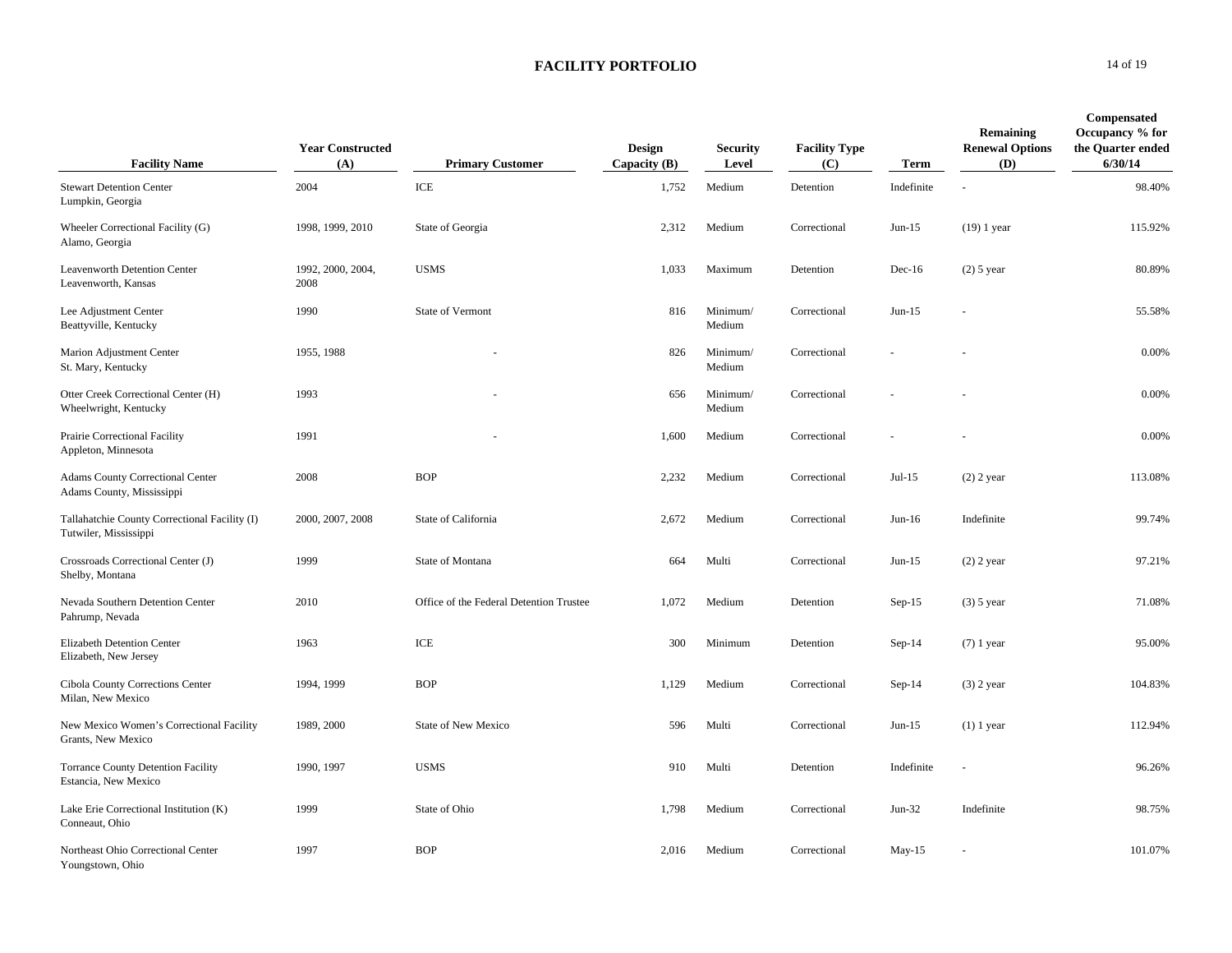| <b>Facility Name</b>                                                                     | <b>Year Constructed</b><br>(A) | <b>Primary Customer</b> | <b>Design</b><br>Capacity (B) | <b>Security</b><br>Level | <b>Facility Type</b><br>(C) | <b>Term</b> | Remaining<br><b>Renewal Options</b><br>(D) | <b>Compensated</b><br>Occupancy % for<br>the Quarter ended<br>6/30/14 |
|------------------------------------------------------------------------------------------|--------------------------------|-------------------------|-------------------------------|--------------------------|-----------------------------|-------------|--------------------------------------------|-----------------------------------------------------------------------|
| Queensgate Correctional Facility<br>Cincinnati, Ohio                                     | 1906                           |                         | 850                           | Medium                   |                             |             |                                            | $0.00\%$                                                              |
| Cimarron Correctional Facility (L)<br>Cushing, Oklahoma                                  | 1997, 2008                     | State of Oklahoma       | 1,692                         | Medium                   | Correctional                | $Sep-14$    |                                            | 97.21%                                                                |
| Davis Correctional Facility (L)<br>Holdenville, Oklahoma                                 | 1996, 2008                     | State of Oklahoma       | 1,670                         | Medium                   | Correctional                | $Sep-14$    |                                            | 99.71%                                                                |
| Diamondback Correctional Facility<br>Watonga, Oklahoma                                   | 1998, 2000                     |                         | 2,160                         | Medium                   | Correctional                | ÷,          | $\overline{a}$                             | 0.00%                                                                 |
| North Fork Correctional Facility<br>Sayre, Oklahoma                                      | 1998, 2007                     | State of California     | 2,400                         | Medium                   | Correctional                | $Jun-16$    | Indefinite                                 | 103.55%                                                               |
| West Tennessee Detention Facility<br>Mason, Tennessee                                    | 1990, 1996                     | <b>USMS</b>             | 600                           | Multi                    | Detention                   | $Sep-15$    | $(7)$ 2 year                               | 51.69%                                                                |
| Shelby Training Center<br>Memphis, Tennessee                                             | 1986, 1995                     |                         | 200                           | Secure                   |                             |             |                                            | 0.00%                                                                 |
| Whiteville Correctional Facility (M)<br>Whiteville, Tennessee                            | 1998                           | State of Tennessee      | 1,536                         | Medium                   | Correctional                | $Jun-16$    |                                            | 97.50%                                                                |
| <b>Eden Detention Center</b><br>Eden, Texas                                              | 1990                           | <b>BOP</b>              | 1,422                         | Medium                   | Correctional                | Apr- $15$   | $(1)$ 2 year                               | 108.97%                                                               |
| <b>Houston Processing Center</b><br>Houston, Texas                                       | 1984, 2005                     | ICE                     | 1,000                         | Medium                   | Detention                   | $Mar-15$    |                                            | 96.47%                                                                |
| Houston Educational Facility (N)<br>Houston, Texas                                       | 1998                           |                         | 650                           | Non-secure               | Community<br>Corrections    |             |                                            | 0.00%                                                                 |
| <b>Laredo Processing Center</b><br>Laredo, Texas                                         | 1985, 1990                     | ICE                     | 258                           | Minimum/<br>Medium       | Detention                   | $Jun-18$    |                                            | 137.87%                                                               |
| Webb County Detention Center<br>Laredo, Texas                                            | 1998                           | <b>USMS</b>             | 480                           | Medium                   | Detention                   | $Nov-17$    |                                            | 75.90%                                                                |
| Mineral Wells Pre-Parole Transfer Facility<br>Mineral Wells, Texas                       | 1995                           |                         | 2,103                         | Minimum                  | Correctional                |             |                                            | 0.00%                                                                 |
| T. Don Hutto Residential Center<br>Taylor, Texas                                         | 1997                           | ICE                     | 512                           | Non-secure               | Detention                   | $Jan-15$    | Indefinite                                 | 98.56%                                                                |
| D.C. Correctional Treatment Facility (O)<br>Washington D.C.                              | 1992                           | District of Columbia    | 1,500                         | Medium                   | Detention                   | Jan- $17$   |                                            | 46.64%                                                                |
| Total design capacity for Owned and Managed Facilities (49 Owned and Managed Facilities) |                                |                         | 66,222                        |                          |                             |             |                                            | 82.1%                                                                 |

**0** 15 of 19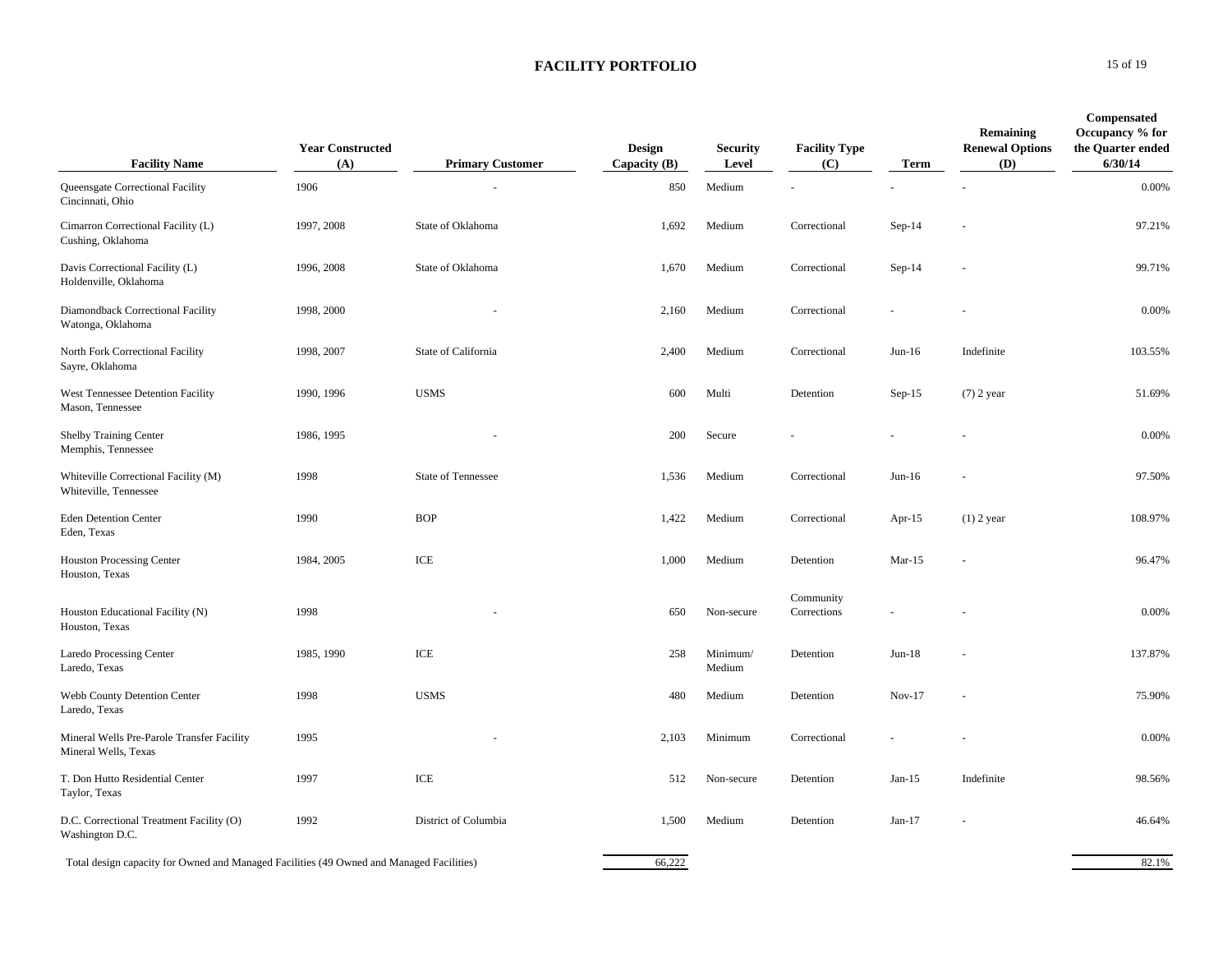| <b>Facility Name</b>                                                                            | <b>Year Constructed</b><br>(A)  | <b>Primary Customer</b> | Design<br>Capacity (B) | <b>Security</b><br>Level | <b>Facility Type</b><br>(C) | <b>Term</b> | Remaining<br><b>Renewal Options</b><br>(D) | Compensated<br>Occupancy % for<br>the Quarter ended<br>6/30/14 |
|-------------------------------------------------------------------------------------------------|---------------------------------|-------------------------|------------------------|--------------------------|-----------------------------|-------------|--------------------------------------------|----------------------------------------------------------------|
| <b>Managed Only Facilities:</b>                                                                 |                                 |                         |                        |                          |                             |             |                                            |                                                                |
| Citrus County Detention Facility<br>Lecanto, Florida                                            | 1992, 2007                      | Citrus County, FL       | 760                    | Multi                    | Detention                   | Sep-15      | Indefinite                                 | 68.52%                                                         |
| Lake City Correctional Facility<br>Lake City, Florida                                           | 1997, 2005                      | State of Florida        | 893                    | Secure                   | Correctional                | $Jun-16$    | Indefinite                                 | 98.90%                                                         |
| Idaho Correctional Center (P)<br>Boise, Idaho                                                   | 1999, 2006, 2009                | State of Idaho          | 2,016                  | Multi                    | Correctional                | $Jun-14$    |                                            | 103.48%                                                        |
| Marion County Jail<br>Indianapolis, Indiana                                                     | 1997, 2005                      | Marion County, IN       | 1,030                  | Multi                    | Detention                   | $Dec-17$    | $(1)$ 10 year                              | 99.51%                                                         |
| Winn Correctional Center<br>Winnfield, Louisiana                                                | 1990, 1992, 1996                | State of Louisiana      | 1,538                  | Medium/<br>Maximum       | Correctional                | $Jun-20$    |                                            | 102.27%                                                        |
| Silverdale Facilities<br>Chattanooga, Tennessee                                                 | 1985, 1997, 1998,<br>2005, 2008 | Hamilton County, TN     | 1,046                  | Multi                    | Detention                   | Apr- $16$   |                                            | 84.41%                                                         |
| South Central Correctional Center<br>Clifton, Tennessee                                         | 1992, 1994, 1995,<br>2005       | State of Tennessee      | 1,676                  | Medium                   | Correctional                | $Jun-16$    | $(1)$ 2 year                               | 97.68%                                                         |
| Metro-Davidson County Detention Facility<br>Nashville, Tennessee                                | 1992, 1995, 2011                | Davidson County, TN     | 1,348                  | Multi                    | Detention                   | $Jan-15$    |                                            | 74.27%                                                         |
| Hardeman County Correctional Facility<br>Whiteville, Tennessee                                  | 1997                            | State of Tennessee      | 2,016                  | Medium                   | Correctional                | May-17      |                                            | 97.40%                                                         |
| <b>Bartlett State Jail</b><br>Bartlett, Texas                                                   | 1995                            | <b>State of Texas</b>   | 1,049                  | Minimum/<br>Medium       | Correctional                | Aug- $15$   | $(1)$ 2 year                               | 99.03%                                                         |
| Bradshaw State Jail<br>Henderson, Texas                                                         | 1995                            | <b>State of Texas</b>   | 1,980                  | Minimum/<br>Medium       | Correctional                | Aug-15      | $(1)$ 2 year                               | 99.20%                                                         |
| Lindsey State Jail<br>Jacksboro, Texas                                                          | 1995                            | <b>State of Texas</b>   | 1,031                  | Minimum/<br>Medium       | Correctional                | Aug- $15$   | $(1)$ 2 year                               | 95.55%                                                         |
| Willacy State Jail<br>Raymondville, Texas                                                       | 1995                            | State of Texas          | 1,069                  | Minimum/<br>Medium       | Correctional                | Aug- $15$   | $(1)$ 2 year                               | 99.97%                                                         |
| Total design capacity for Managed Only Facilities (13 Managed Only Facilities)                  |                                 |                         | 17,452                 |                          |                             |             |                                            | 95.3%                                                          |
| Total design capacity for All Owned and Managed and Managed Only Facilities as of June 30, 2014 |                                 |                         | 83,674                 |                          |                             |             |                                            | 84.9%                                                          |

#### **0** 16 of 19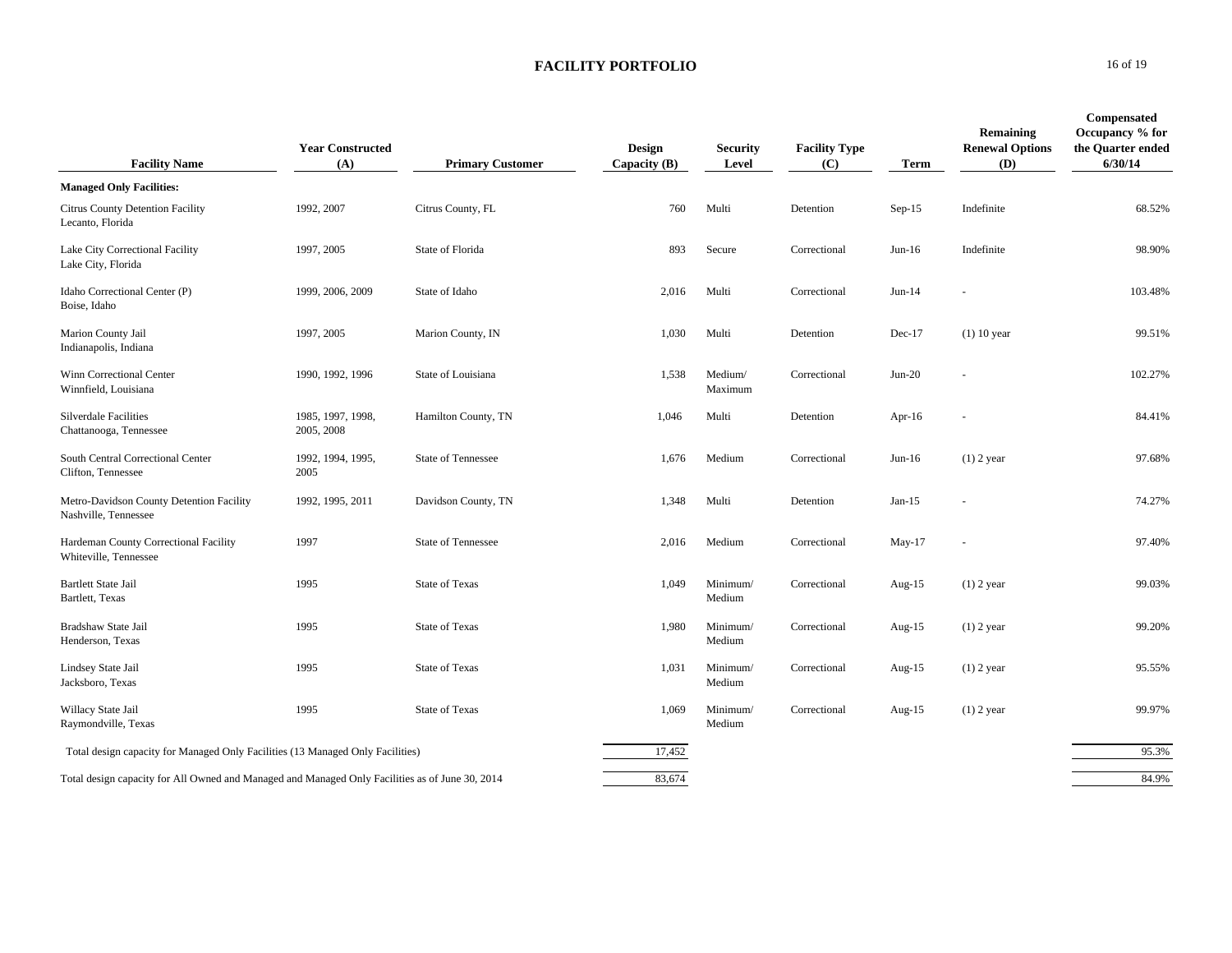| <b>Facility Name</b>                                                   | <b>Year Constructed</b><br>(A) | <b>Primary Customer</b> | <b>Design</b><br>Capacity $(B)$ | <b>Security</b><br>Level | <b>Facility Type</b><br>(C) | Term      | <b>Remaining</b><br><b>Renewal Options</b><br>(D) | <b>Compensated</b><br>Occupancy % for<br>the Quarter ended<br>6/30/14 |
|------------------------------------------------------------------------|--------------------------------|-------------------------|---------------------------------|--------------------------|-----------------------------|-----------|---------------------------------------------------|-----------------------------------------------------------------------|
| <b>Leased Facilities:</b>                                              |                                |                         |                                 |                          |                             |           |                                                   |                                                                       |
| California City Correctional Center (Q)<br>California City, California | 1999                           | <b>CDCR</b>             | 2,560                           | Medium                   | Owned/Leased                | $Dec-16$  | Indefinite                                        | 100.00%                                                               |
| Leo Chesney Correctional Center<br>Live Oak, California                | 1989                           | GEO Group               | 240                             | Minimum                  | Owned/Leased                | $Sep-15$  |                                                   | 100.00%                                                               |
| Bridgeport Pre-Parole Transfer Facility (R)<br>Bridgeport, Texas       | 1989                           | <b>MTC</b>              | 200                             | Medium                   | Owned/Leased                | Aug- $15$ | $(1)$ 2 year                                      | 100.00%                                                               |
| Total design capacity for Leased Facilities (3 Facilities)             |                                |                         | 3,000                           |                          |                             |           |                                                   | 100.00%                                                               |
| <b>Total Portfolio</b>                                                 |                                |                         | 86,674                          |                          |                             |           |                                                   | 85.4%                                                                 |
| <b>Less Idle Facilities:</b>                                           |                                |                         | (9,797)                         |                          |                             |           |                                                   | 0.0%                                                                  |
| <b>Total Portfolio, Excluding Idle Facilities</b>                      |                                |                         | 76,877                          |                          |                             |           |                                                   | 96.3%                                                                 |

#### **Expansion and Development Projects:**

| <b>Facility Name</b>                                             | <b>Estimated</b><br>Completion | <b>Potential Customer(s)</b> | <b>Design</b><br>Capacity $(B)$ | Project<br><b>Description</b> |
|------------------------------------------------------------------|--------------------------------|------------------------------|---------------------------------|-------------------------------|
| <b>Otay Mesa Detention Center</b><br>San Diego, California       | Third quarter 2015             | ICE                          | 1.492                           | New owned facility            |
| <b>Trousdale Correctional Center</b><br>Hartsville, Tennessee    | Fourth quarter 2015            | <b>State of Tennessee</b>    | 2.552                           | New owned facility            |
| Projected Design Capacity for Expansion and Development Projects |                                |                              | 4.044                           |                               |

(A) The year constructed represents the initial completion of the facility's construction, as well as significant additions to the facility that occurred at a later date.

(B) Design capacity measures the number of beds, and accordingly, the number of inmates each facility is designed to accommodate. Facilities housing detainees on a short term basis may exceed the original intended design capacity for sentenced inmates due to the lower level of services required by detainees in custody for a brief period. From time to time, we may evaluate the design capacity of our facilities based on the customers using the facilities, and the ability to reconfigure space with minimal capital outlays. We believe design capacity is an appropriate measure for evaluating prison operations, because the revenue generated by each facility is based on a per diem or monthly rate per inmate housed at the facility paid by the corresponding contracting governmental entity.

(C) We manage numerous facilities that have more than a single function (i.e., housing both long-term sentenced adult prisoners and pre-trial detainees). The primary functional categories into which facility types are identified was determined by the relative size of prisoner populations in a particular facility on June 30, 2014. If, for example, a 1,000-bed facility housed 900 adult prisoners with sentences in excess of one year and 100 pre-trial detainees, the primary functional category to which it would be assigned would be that of correction facilities and not detention facilities. It should be understood that the primary functional category to which multi-user facilities are assigned may change from time to time.

(D) Remaining renewal options represents the number of renewal options, if applicable, and the remaining term of each option renewal.

(E) Pursuant to the terms of a contract awarded by the state of Arizona in September 2012, the state of Arizona has an option to purchase the Red Rock facility at any time during the term of the contract, including extension options, based on an amortization schedule starting with the fair market value and decreasing evenly to zero over the twenty year term.

(F) The facility is subject to a ground lease with the County of San Diego. Upon expiration of the lease in December 2015, ownership of the facility automatically reverts to the County of San Diego.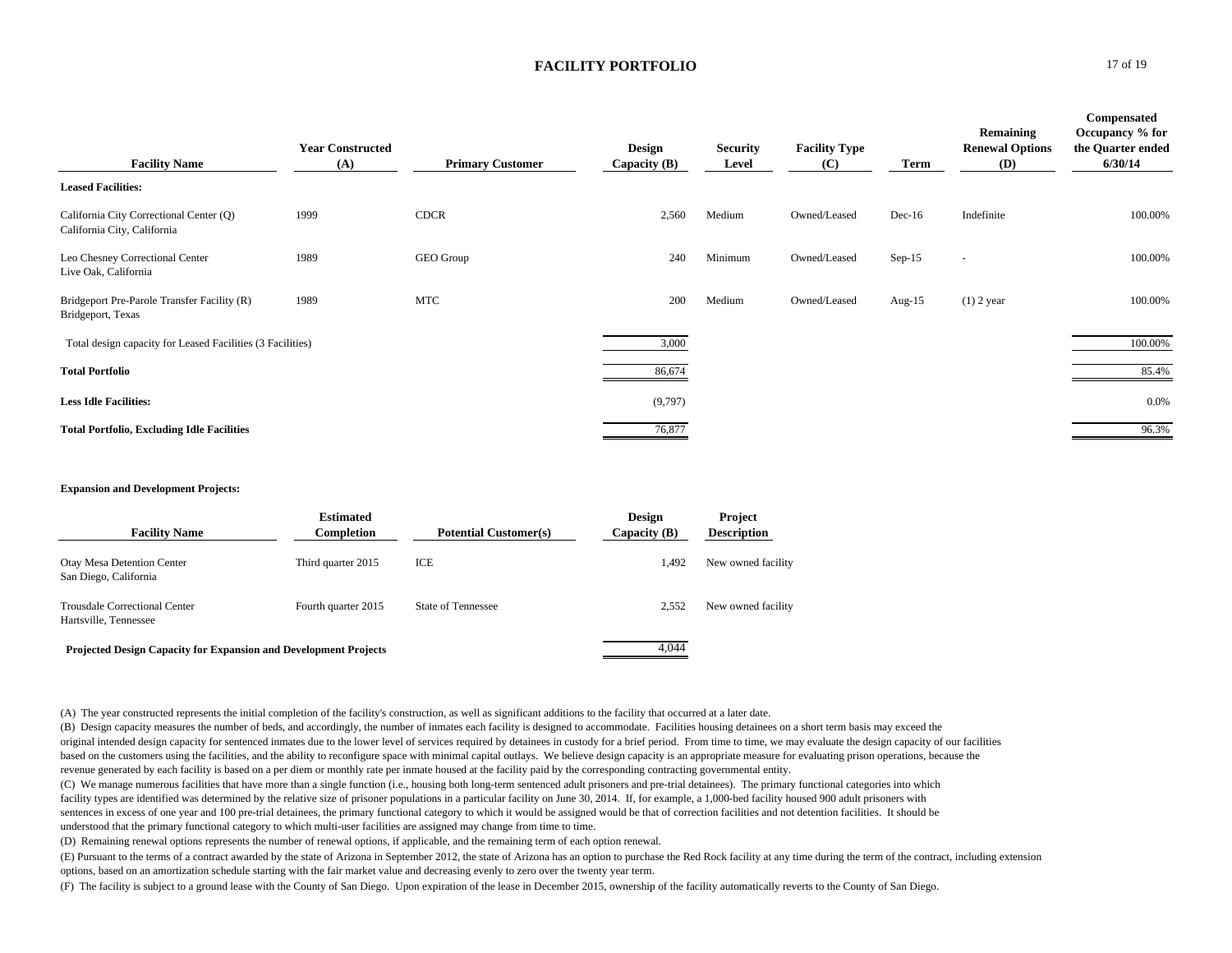|                      |                         |                         |                |                 |                      |      |                        | Compensated       |
|----------------------|-------------------------|-------------------------|----------------|-----------------|----------------------|------|------------------------|-------------------|
|                      |                         |                         |                |                 |                      |      | <b>Remaining</b>       | Occupancy % for   |
|                      | <b>Year Constructed</b> |                         | <b>Design</b>  | <b>Security</b> | <b>Facility Type</b> |      | <b>Renewal Options</b> | the Quarter ended |
| <b>Facility Name</b> | ιn                      | <b>Primary Customer</b> | Capacity $(B)$ | Level           |                      | Term | (D)                    | 6/30/14           |

(G) The facility is subject to a purchase option held by the Georgia Department of Corrections, or GDOC, which grants the GDOC the right to purchase the facility for the lesser of the facility's

depreciated book value, as defined, or fair market value at any time during the term of the contract between us and the GDOC.

(H) In late January 2012, the governor of Kentucky submitted his proposed budget which included the transfer of the inmates held at our Otter Creek Correctional Center to a facility owned by the Commonwealth of Kentucky by the end of July 2012. The facility is subject to a deed of conveyance with the city of Wheelwright, KY which includes provisions that would allow assumption of ownership by the city of Wheelwright under the following occurrences: (1) we cease to operate the facility for more than two years. (2) our failure to maintain at least one employee for a period of sixty consecutive days, or (3) a conversion to a maximum security facility based classification by the Kentucky Corrections Cabinet. In December 2013, we entered into an agreement with the city of Wheelwright that extends the reversion by up to two years in exchange for \$20,000 per month or until we resume operations, as defined in the agreement.

(I) The facility is subject to a purchase option held by the Tallahatchie County Correctional Authority which grants Tallahatchie County Correctional Authority the right to purchase the facility at any time during the contract at a price generally equal to the cost of the premises less an allowance for amortization originally over a 20 year period. The amortization period was extended through 2050 in connection with an expansion completed during the fourth quarter of 2007.

(J) The State of Montana has an option to purchase the facility generally at any time during the term of the contract with us at fair market value less the sum of a pre-determined portion of per-diem payments made to us by the state of Montana.

(K) The state of Ohio has the irrevocable right to repurchase the facility before we may resell the facility to a third party, or if we become insolvent or are unable to meet our obligations under the management contract w state of Ohio, at a price generally equal to the fair market value, as defined in the Real Estate Purchase Agreement.

(L) The facility is subject to a purchase option held by the Oklahoma Department of Corrections, or ODC, which grants the ODC the right to purchase the facility at its fair market value at any time.

(M) The state of Tennessee has the option to purchase the facility in the event of our bankruptcy, or upon an operational or financial breach, as defined, at a price equal to the book value, as defined.

(N) We are currently negotiating terms of a purchase and sale agreement with a third party to purchase this currently idle facility. The prospective buyer is expected to sign a purchase and sale agreement during the third quarter of 2014, and we expect to close on the sale during the fourth quarter of 2014.

(O) The District of Columbia has the right to purchase the facility at any time during the term of the contract at a price generally equal to the present value of the remaining lease payments for

the premises. Upon expiration of the lease in 2017, ownership of the facility automatically reverts to the District of Columbia.

(P) During the second quarter of 2013, the state of Idaho reported that they expected to solicit bids for the management of this facility upon expiration of the contract in June 2014. During the third quarter of 2013, we d not to submit a bid and, therefore, transitioned management to another operator upon expiration of the contract. We ceased operations at the facility and transitioned operations to the state of Idaho on July 1, 2014.

(Q) Effective December 1, 2013, we entered into a lease for our California City Correctional Center with the state of California Department of Corrections and Rehabilitation, or CDCR. The lease agreement includes a threeyear base term with unlimited two-year renewal options upon mutual agreement.

(R) During September 2013, we entered into a lease agreement with Management and Training Corporation to assume the operation of this facility.